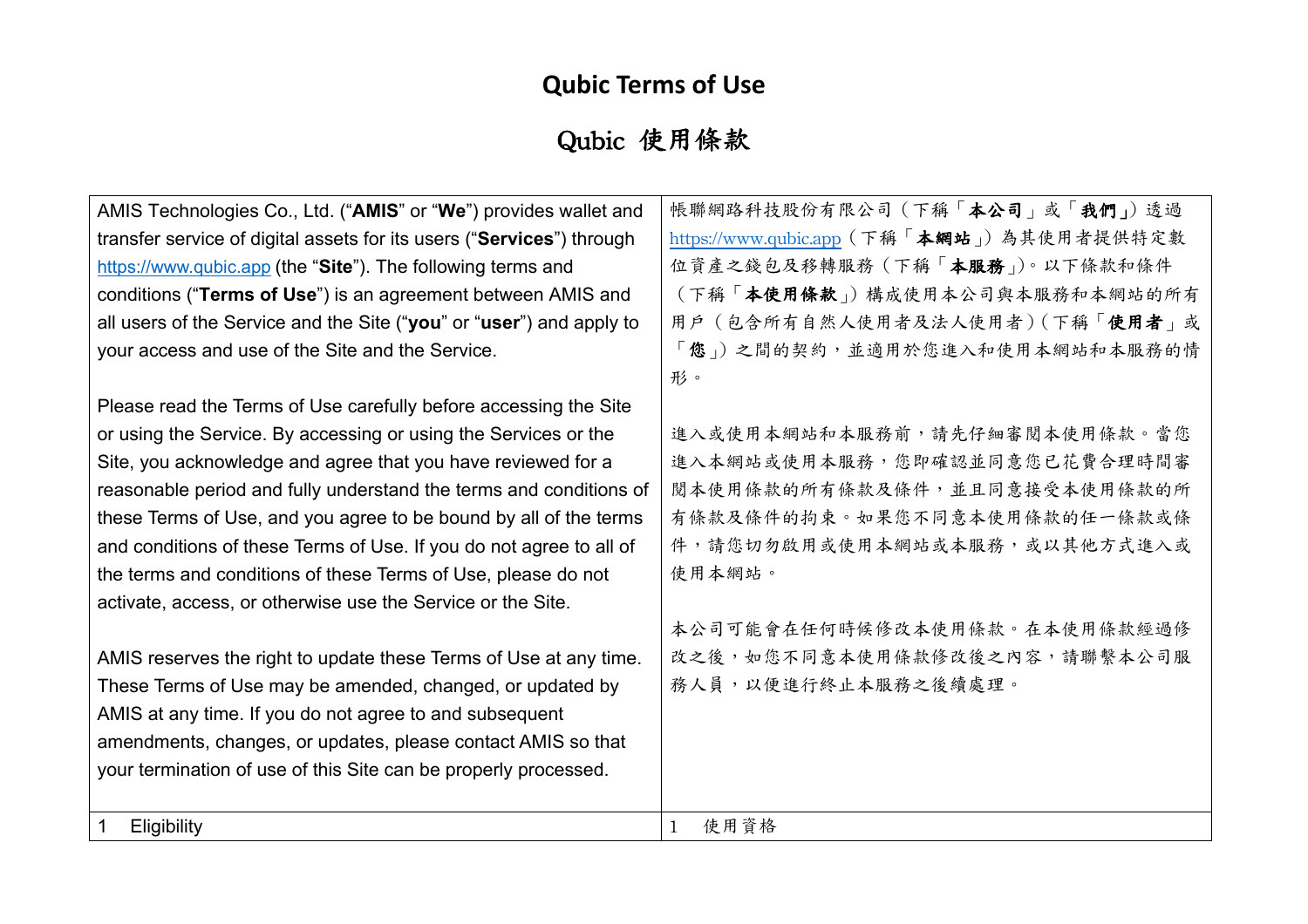|                |                                                            | 1.1 You must have attained the age of majority and must be<br>of full legal capacity under the law applicable to you to<br>access and use the Services and the Site.<br>1.2 According to your citizenship and regulations of the<br>countries or areas that you are at, you may not be able to<br>use part or all of the functions of the Services or the Site.<br>In addition, AMIS may at any time refuse to provide |                                | 1.1<br>1.2 | 您必須根據您所適用的法律達到法定成年年齡且具備完<br>全行為能力,才能使用本服務或進入本網站。<br>根據您的公民身分以及您所在的國家或地區之法律規<br>範,您可能無法使用本服務。本公司得保留對您提供本<br>服務或本網站的部分或所有功能。此外,本網站為遵循<br>防制洗錢與打擊資助恐怖主義等相關規範與建議,得拒<br>絕對與上述規範與建議所列之高風險或制裁名單之個 |  |
|----------------|------------------------------------------------------------|------------------------------------------------------------------------------------------------------------------------------------------------------------------------------------------------------------------------------------------------------------------------------------------------------------------------------------------------------------------------------------------------------------------------|--------------------------------|------------|--------------------------------------------------------------------------------------------------------------------------------------------------------------------------------------------|--|
|                |                                                            | services to the individuals, groups or areas set forth on<br>the high risk or sanction list according to the relevant AML<br>and CFT regulations and policies.                                                                                                                                                                                                                                                         |                                |            | 人、團體或地區提供服務。                                                                                                                                                                               |  |
| $\overline{2}$ |                                                            | <b>Wallet Services</b>                                                                                                                                                                                                                                                                                                                                                                                                 | 2                              |            | 數位資產錢包服務                                                                                                                                                                                   |  |
|                |                                                            | The Wallet Services provide users with a digital wallet ("Qubic                                                                                                                                                                                                                                                                                                                                                        |                                |            | 數位資產錢包服務提供使用者創建數位資產錢包(下稱                                                                                                                                                                   |  |
|                | Wallet") to receive or manage specific digital assets, and |                                                                                                                                                                                                                                                                                                                                                                                                                        | 「Qubic 錢包」)以接收、管理數位資產,並提供使用者用以 |            |                                                                                                                                                                                            |  |
|                |                                                            | provide software tools to the users for sending digital assets.                                                                                                                                                                                                                                                                                                                                                        |                                |            | 發送數位資產的軟體工具。                                                                                                                                                                               |  |
|                | 2.1                                                        | Non-custodial Wallet                                                                                                                                                                                                                                                                                                                                                                                                   |                                | 2.1        | 非託管錢包                                                                                                                                                                                      |  |
|                |                                                            | The Services will neither custody your private key(s) nor                                                                                                                                                                                                                                                                                                                                                              |                                |            | 本服務不為使用者保管私鑰,也不會儲存或紀錄您的私                                                                                                                                                                   |  |
|                |                                                            | store or record your private key(s).                                                                                                                                                                                                                                                                                                                                                                                   |                                |            | 鑰。                                                                                                                                                                                         |  |
|                | 2.2                                                        | <b>Management of Wallet Password</b>                                                                                                                                                                                                                                                                                                                                                                                   |                                | 2.2        | 錢包密碼管理                                                                                                                                                                                     |  |
|                |                                                            | As you start using the Services, you will be required to set                                                                                                                                                                                                                                                                                                                                                           |                                |            | 當您啟用本服務時,您需要自行設定一組密碼(下稱                                                                                                                                                                    |  |
|                |                                                            | up a password ("Wallet Password"). The Wallet                                                                                                                                                                                                                                                                                                                                                                          |                                |            | 「錢包密碼」),這組錢包密碼僅有您知道,且每次當您                                                                                                                                                                  |  |
|                |                                                            | Password is only known by you. You will be required to                                                                                                                                                                                                                                                                                                                                                                 |                                |            | 需要使用 Qubic 錢包發送數位資產時,您必須輸入您的                                                                                                                                                               |  |
|                |                                                            | enter your Wallet Password every time when you use                                                                                                                                                                                                                                                                                                                                                                     |                                |            | 錢包密碼,以透過本服務提供的軟體工具為您的發送交                                                                                                                                                                   |  |
|                |                                                            | Qubic Wallet to send digital assets in order to sign the                                                                                                                                                                                                                                                                                                                                                               |                                |            | 易簽章。                                                                                                                                                                                       |  |
|                |                                                            | sending transactions through the software tools we                                                                                                                                                                                                                                                                                                                                                                     |                                |            | 您理解並同意,為保障您的資產安全,本服務、本公司                                                                                                                                                                   |  |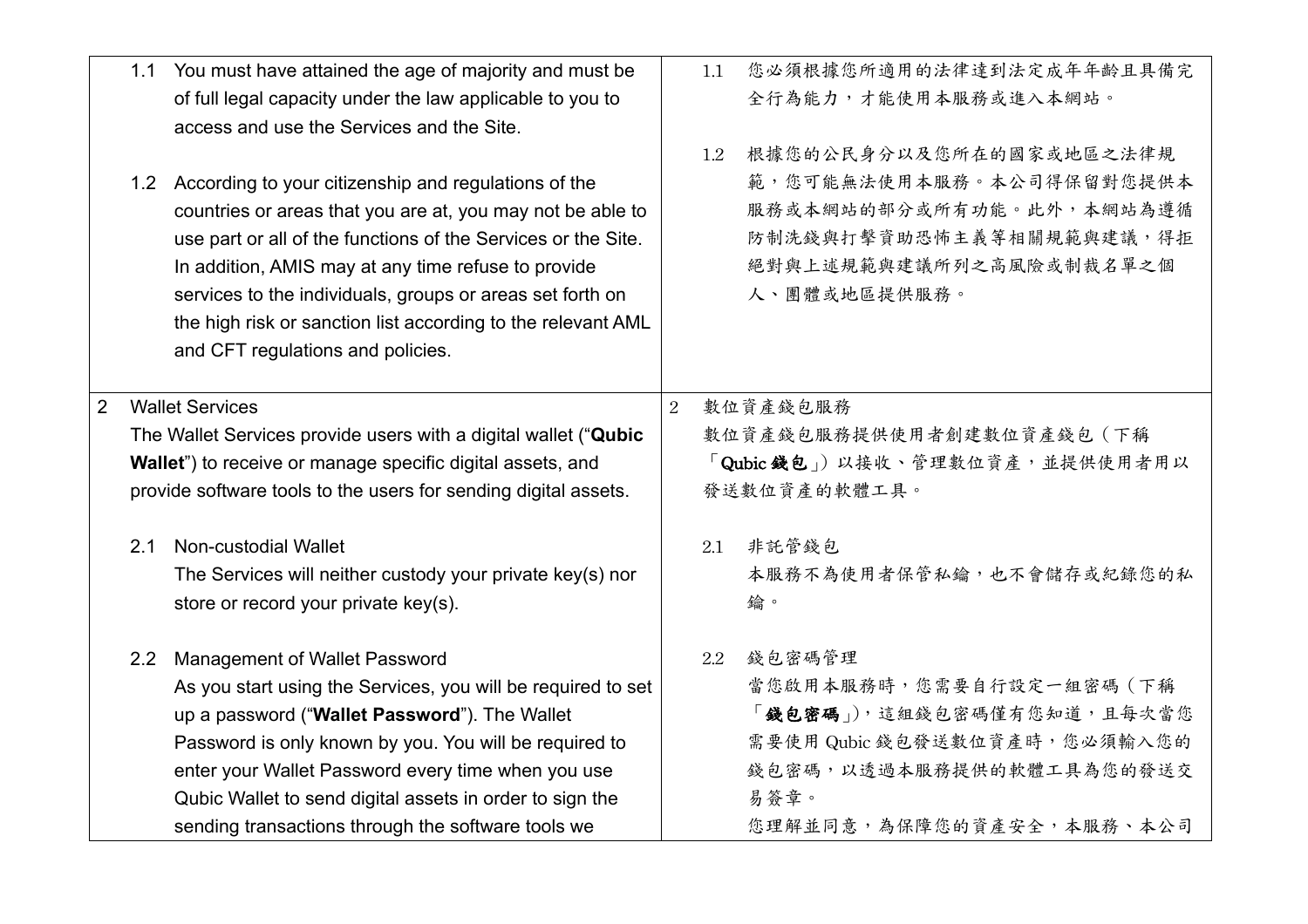#### provide.

You acknowledge and agree that, for the safety of your digital assets, AMIS, the Services, or any third party would NOT in any way record or keep your Wallet Password, and the Services are technically incapable to sign the sending transactions for you WITHOUT your Wallet Password. Therefore, you will not be able to send your digital assets through the Service if you lose your Wallet Password.

The Services may provide you an option to encrypt and backup your Wallet Password. Through such option, you may store a backup file of encrypted Wallet Password in the storage provided by the third party you choose. Once you lose the Wallet Password, you may use the backup file to decrypt and reset your Wallet Password. However, you agree that you shall keep your backup file safely, and you are solely responsible for the consequence of the loss or leakage of such backup file.

## 2.3 Protocols

You acknowledge that the Services or AMIS do not govern the protocols, and the functions, rules, names, or operation of the protocols of your digital assets may be changed or updated subject to the operation of the protocols. Such changes or updates may result in the fork of your digital assets and may further create a new type of digital asset. You agree that the Services may, at its sole discretion, decide whether to terminate the support of such digital assets, and whether to support such new

或任何與本公司合作之第三方服務商皆不會主動為您紀 錄或保存您的錢包密碼,本服務、本公司或任何第三方 亦無法通過您的發送紀錄獲取您的錢包密碼,且本服務 的軟體工具在技術上必須透過您的錢包密碼,才能為您 的數位資產發送交易內容簽章,因此倘若您的錢包密碼 遺失,您將無法透過本服務發送您的數位資產。 本服務可能向您提供協助您加密及備份您錢包密碼的措 施,以使您得以透過您指定的第三方服務商備份您的錢 包密碼,並透過本服務將您所備份的錢包密碼解密並重 新設定一組錢包密碼,但您同意您應妥善保管此備份檔 案,並自行承擔此備份檔案遺失或洩漏之風險及後果。

#### 2.3 數位資產網路協議

您理解本公司或本服務並不管理或控制您的數位資產的 網路協議,您的數位資產的功能、規則、名稱或相關運 作會根據該數位資產的網路協議而修改或更新,亦可能 因此創造出或分岔為不同的數位資產。您同意本服務得 依據本公司之裁量決定是否暫停該數位資產服務,及是 否支援分岔出的數位資產。如本公司決定不支援該修改 或更新後或分岔出的數位資產,或未於分岔發生前發布 相關公告或通知,且您打算收到分岔出的數位資產,請 您務必在分岔發生前將您的數位資產發送到支援分岔的 服務提供者。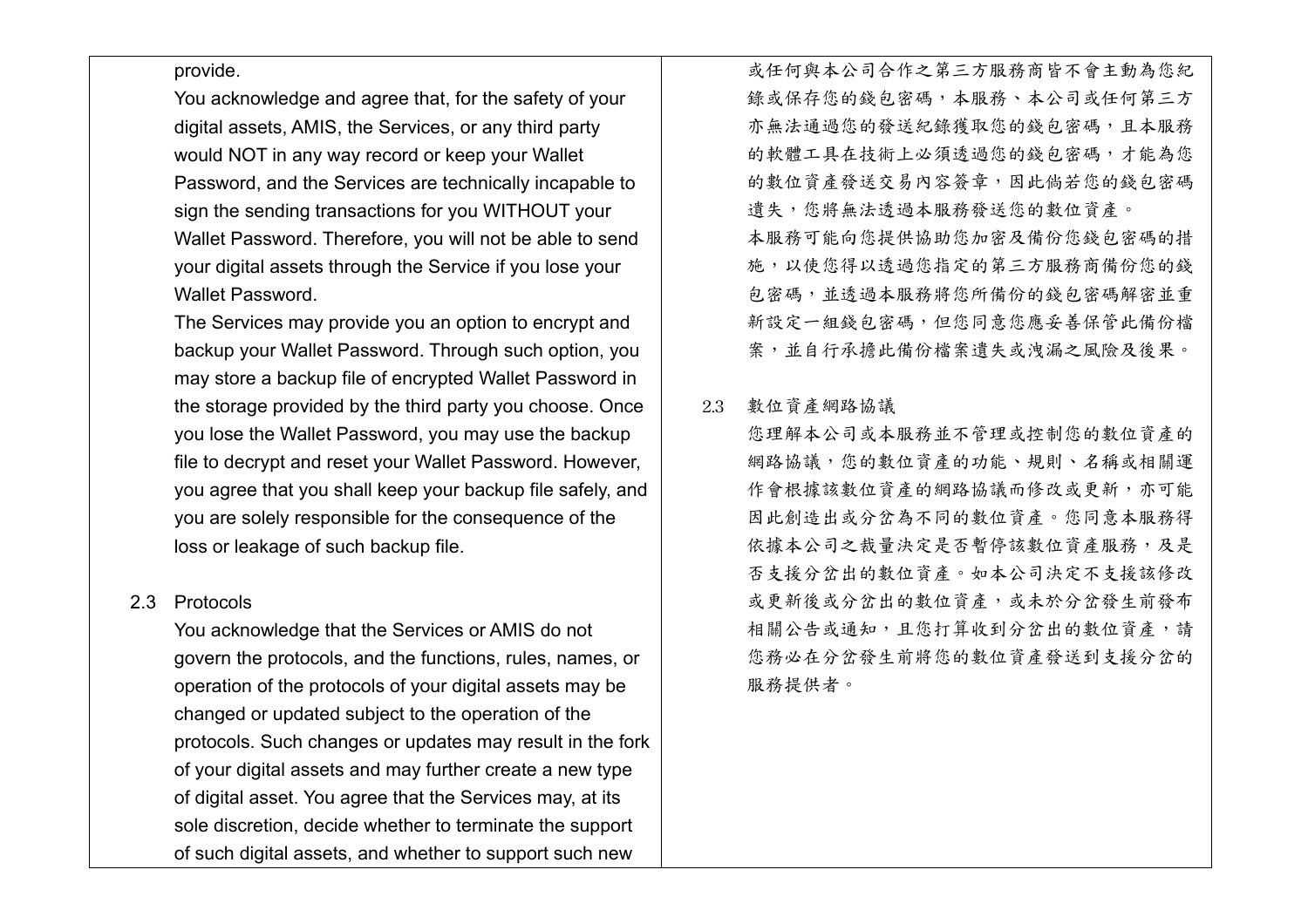|   | types of digital assets. If you intend to receive such new<br>types of digital assets and AMIS decided not to support<br>such new types of digital assets (or do not announce<br>relevant information before such fork), please move your<br>digital assets to other service providers that support such<br>fork before such fork take place. |   |     |                                            |
|---|-----------------------------------------------------------------------------------------------------------------------------------------------------------------------------------------------------------------------------------------------------------------------------------------------------------------------------------------------|---|-----|--------------------------------------------|
| 3 | Account                                                                                                                                                                                                                                                                                                                                       | 3 | 帳戶  |                                            |
|   | 3.1 Registration                                                                                                                                                                                                                                                                                                                              |   | 3.1 | 註冊                                         |
|   | Before using the Services, you are required to register a                                                                                                                                                                                                                                                                                     |   |     | 啟用本服務前,您需要先透過本網站註冊使用者帳戶                    |
|   | user account through the Site ("Qubic Account"), and the                                                                                                                                                                                                                                                                                      |   |     | (下稱「Qubic帳戶」)在完成所有啟用程序後,您將被                |
|   | User Account will allow you to be a registered user for                                                                                                                                                                                                                                                                                       |   |     | 允許成為本服務和本網站的註冊使用者。根據不同的政                   |
|   | accessing the Service and this Site after you complete all                                                                                                                                                                                                                                                                                    |   |     | 策及法令要求,本網站可能向您要求提供某些個人資                    |
|   | the activation procedures. According to the policy and the                                                                                                                                                                                                                                                                                    |   |     | 訊,且您對本服務的使用權限可能會依據您提供的個人                   |
|   | regulations, you will be required to provide certain                                                                                                                                                                                                                                                                                          |   |     | 資訊或您對供給本公司的身分證明資訊決定,並得依據                   |
|   | personal information. Your access to the Services and the                                                                                                                                                                                                                                                                                     |   |     | 本公司之裁量調整。                                  |
|   | limits may be based on the identifying information and                                                                                                                                                                                                                                                                                        |   |     | 透過啟用本服務,您同意提供有關您的正確、最新和完                   |
|   | proof of identity you provide to us and is subject to AMIS's                                                                                                                                                                                                                                                                                  |   |     | 整的資訊,並及時更新該資訊,以保持其正確、最新和                   |
|   | sole discretion.                                                                                                                                                                                                                                                                                                                              |   |     | 完整,且不可撤回地授與關於您帳戶的個人資訊及其他                   |
|   | By activating your User Account or accessing the Service                                                                                                                                                                                                                                                                                      |   |     | 資訊之存取權,包括但不限於您的交易紀錄。                       |
|   | and the Site, you are deemed to agree to provide                                                                                                                                                                                                                                                                                              |   |     |                                            |
|   | accurate, current and complete information about you and                                                                                                                                                                                                                                                                                      |   | 3.2 | 資訊保護措施                                     |
|   | promptly update such information thereafter to keep it                                                                                                                                                                                                                                                                                        |   |     | 本公司使用包括技術上、物理上及程序上合理的資安措                   |
|   | accurate, current and complete; and irrevocably grant                                                                                                                                                                                                                                                                                         |   |     | 施,為您帳戶的個人資訊及其他資訊提供適當的保護,                   |
|   | AMIS the right to process your personal information and                                                                                                                                                                                                                                                                                       |   |     | 以防止意外地遺失或被未經授權地存取、修改或洩漏。                   |
|   | other information, including but not limited to your records                                                                                                                                                                                                                                                                                  |   |     | 本公司也制定合理的內部控制措施,以防止內部人員在                   |
|   | in trades.                                                                                                                                                                                                                                                                                                                                    |   |     | 非必要的情形下存取您的帳戶資訊。您可以查看我們的                   |
|   |                                                                                                                                                                                                                                                                                                                                               |   |     | 隱私權政策 (https://www.qubic.app/privacy), 以進一 |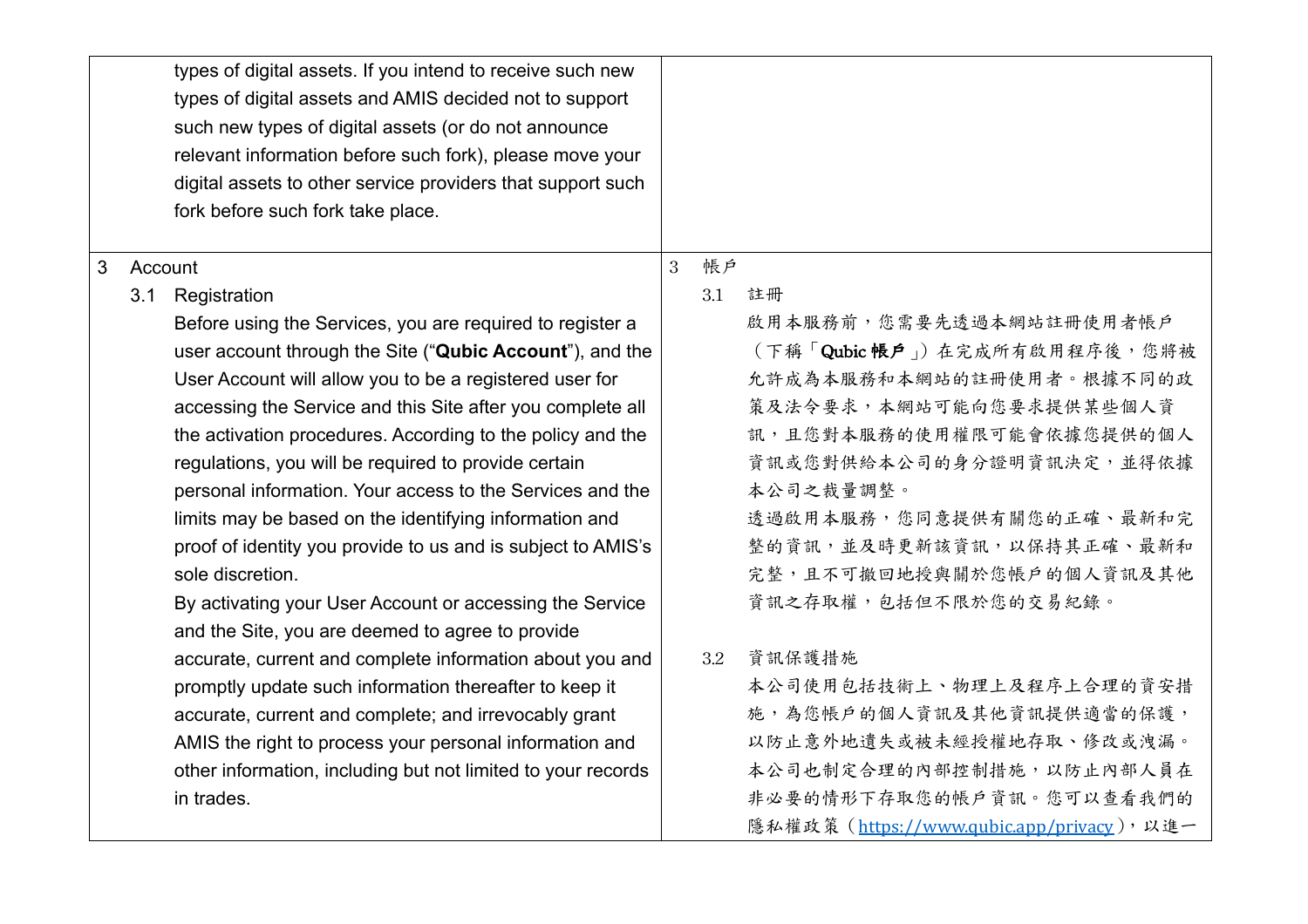- 3.2 Information Protection Measures We use reasonable technical, physical and procedural information security measures to provide appropriate protection for your personal information and other information, preventing such information from accidental loss, and unauthorized access, modification, or disclosure. We also implement reasonable internal control system to control the necessity of the access of such information by our staff. Please review our privacy policy (https://www.qubic.app/privacy) to learn more about how we collect, process, and use your information.
- 3.3 Security

You should be responsible for your User Account and Wallet Password, including but not limited to maintaining adequate security and control of the Wallet Password. When choosing your Wallet Password, please do not create it using easily identifiable or predictable information. You must not share your Wallet Password with any other third party, knowingly or accidentally share, provide or make your Wallet Password available to any other third party, or otherwise enable any other third party to access or decipher your Wallet Password. In addition, you shall take necessary and reasonable measures to and due care in keeping your Wallet Password confidential and preventing your User Account and Wallet Password from being used by any other third party. Any leakage of the Wallet Password may result in unauthorized access to your User Account or Wallet by

步了解我們如何蒐集、處理及利用您的資訊。

3.3 安全

您應對您帳戶及錢包密碼的安全性負責,包括但不限於 維持足夠的安全性及控制性。當您設定錢包密碼時,切 勿使用可輕易辨識或猜測之資料。您不得與任何其他第 三方分享或以任何方式有意或無意間洩漏您的錢包密 碼。且您應對您的錢包密碼採取必要且足夠的保密措 施,並應積極防止您的帳戶及錢包密碼被任何第三方使 用。錢包密碼的洩漏可能會導致第三方未經授權進入您 的帳戶或數位資產錢包,並造成您的數位資產遺失或遭 竊。您同意對您的帳戶任何活動或行為承擔全部責任。 倘您認為您的帳戶或任何密碼或密鑰可能已為他人所知 或遭竊,或可能已有交易擅自進行,您有責任立即通知 本公司。

3.4 拒絕啟用及限制、停止使用 您理解並同意本公司得拒絕您註冊或啟用本服務,或基 於下列原因及本公司之裁量,限制或停止您使用本服務 或本網站:

(a)內部政策或風險控制考量;

(b)維護或限制單一使用者可建立之帳戶數量;

(c)您在註冊過程中或之後所提供的任何資訊是不正確 的、不是最新的或不是完整的;或

(d)您帳戶下的活動或行為,有疑似或被本公司認定 已違反法令或本使用條款,包括但不限於反洗錢和反恐 怖主義等相關規定,或符合其他不正當之行為或使用模 式。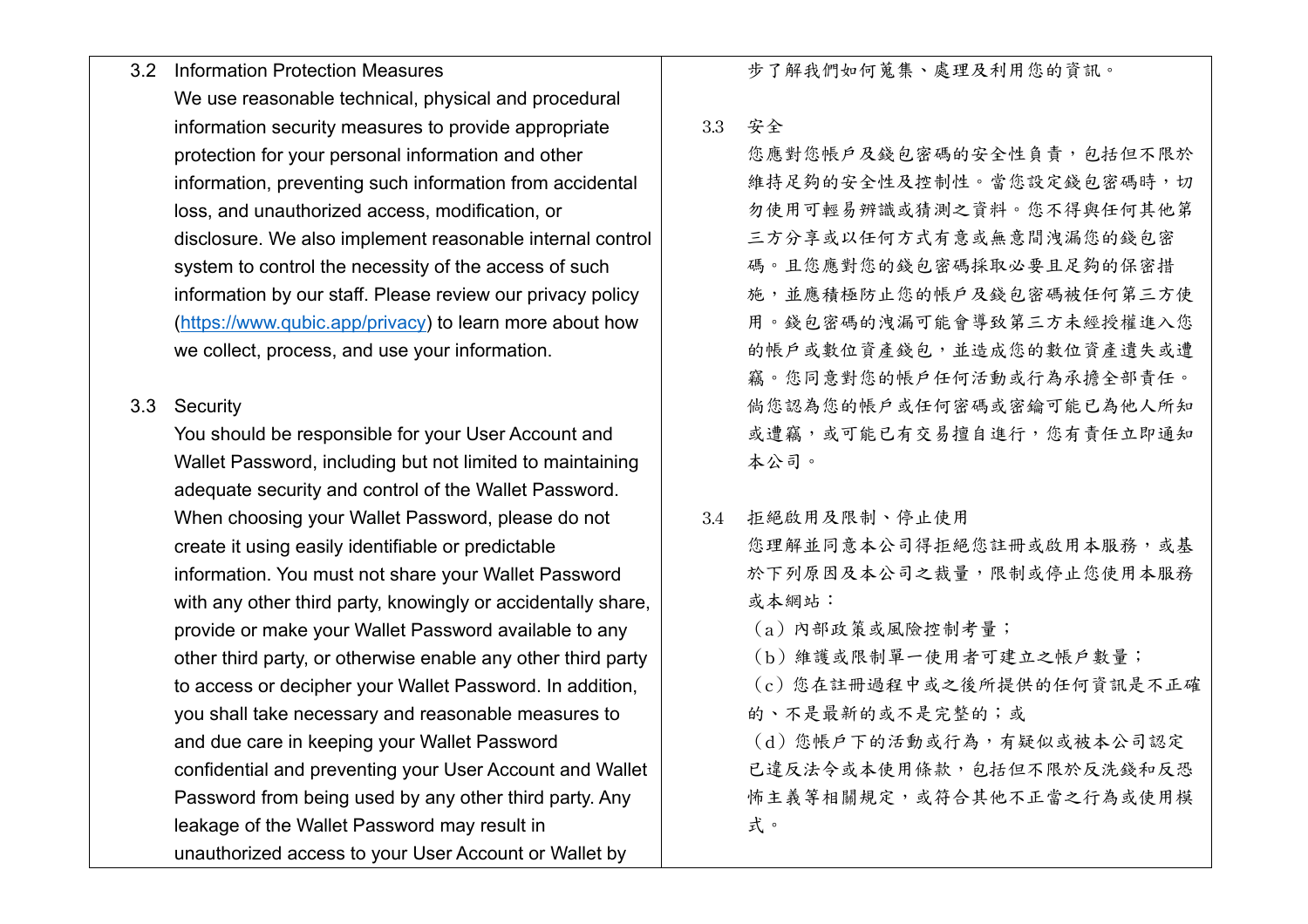third parties and the loss or theft of any digital currency. Since you are the owner of your User Account, and you are responsible for taking necessary and responsible measures to keep your User Account, you agree to take sole responsibility for any activities or actions under your User Account. If you believe your User Account and Wallet Password may have been disclosed to a third party, lost or stolen or unauthorized transactions may have been conducted, you are responsible for notifying us immediately.

- 3.4 Refuse to Use, Restriction, and Suspension AMIS reserves the right, at its sole discretion, to refuse your registration or activation with the Services and the Site. We may also restrict or suspend your access or use of the Services or the Site, at our sole discretion, based on following reasons or purposes:
	- (a) to comply to our risk control policy;
	- (b) to limit the number of User Account that a single user may establish or maintain;
	- (c) any information provided during the registration process or later is inaccurate, not current or incomplete; or
	- (d) activities or actions under your User Account is alleged to be infringing our anti-fraud, anti-money laundering and counter terrorism policies or applicable law or these Terms of Use, or in accordance with the behavior pattern of any inappropriate conduct or behavior deemed by AMIS.

3.5 通知

您同意本服務得使用您提供的電子郵件對您進行任何關 於本使用條款及 Qubic 帳戶的通知,包括本使用條款之 修改、帳戶警示資訊或關於本服務重要事項之通知。您 應確保您可及時透過您提供的電子郵件收到前述的通知 並同意承擔無法及時獲取本服務正確寄出之電子郵件之 相關後果。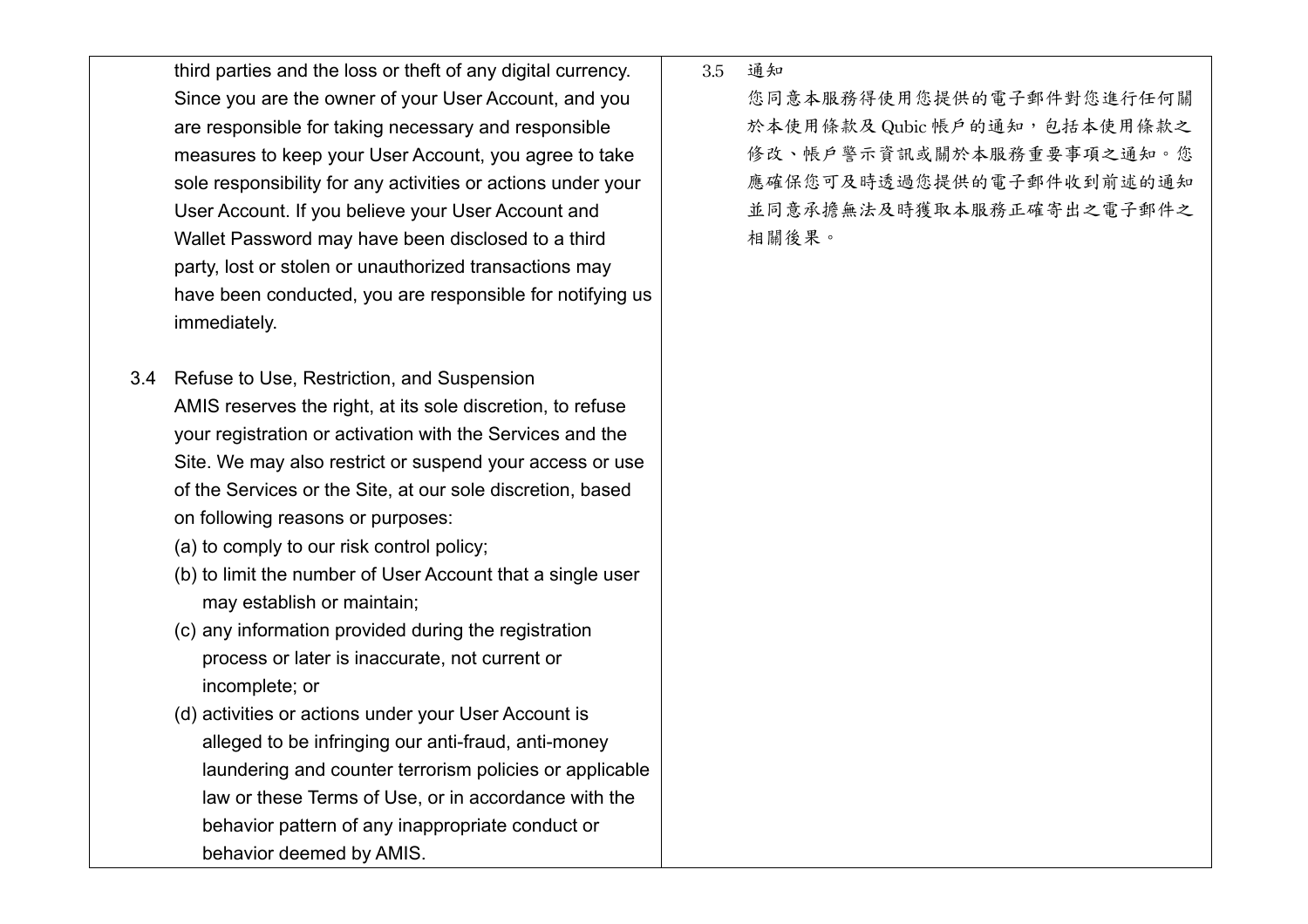|   | 3.5 | Notification<br>You hereby agree that any notifications of these Terms of<br>Use or your Qubic Account, including but not limited to<br>any amendments or updates of these Terms of Use,<br>warning messages or any other important messages in<br>respect to the Services, sent to you through the email you<br>provided to us shall be deemed to be valid. You agree to<br>take sole responsibility for the availability of the email you<br>provided and bear the consequence of not receiving the<br>notifications sent correctly. |                |     |                          |
|---|-----|----------------------------------------------------------------------------------------------------------------------------------------------------------------------------------------------------------------------------------------------------------------------------------------------------------------------------------------------------------------------------------------------------------------------------------------------------------------------------------------------------------------------------------------|----------------|-----|--------------------------|
| 4 |     | <b>Sending Digital Assets</b>                                                                                                                                                                                                                                                                                                                                                                                                                                                                                                          | $\overline{4}$ |     | 數位資產發送                   |
|   |     | 4.1 Fees                                                                                                                                                                                                                                                                                                                                                                                                                                                                                                                               |                | 4.1 | 費用                       |
|   |     | When you conduct a sending transaction, you may be                                                                                                                                                                                                                                                                                                                                                                                                                                                                                     |                |     | 當您執行數位資產發送交易時,您可能需要以特定數位 |
|   |     | required to pay fees to the services providers of the                                                                                                                                                                                                                                                                                                                                                                                                                                                                                  |                |     | 資產,向數位資產網路協議服務提供者支付相關費用。 |
|   |     | protocol in specific digital assets. According to the Service                                                                                                                                                                                                                                                                                                                                                                                                                                                                          |                |     | 根據您所適用的服務內容,本服務可能提供您以法定貨 |
|   |     | you apply to, the Services may provide you an option to                                                                                                                                                                                                                                                                                                                                                                                                                                                                                |                |     | 幣支付前開費用的選項。如您選擇以法定貨幣支付,您 |
|   |     | pay the fees to the protocols in fiat currency. If you                                                                                                                                                                                                                                                                                                                                                                                                                                                                                 |                |     | 所應支付的法定貨幣金額將包括區塊鏈手續費及金流處 |
|   |     | choose to pay in fiat currency, the payable fees will                                                                                                                                                                                                                                                                                                                                                                                                                                                                                  |                |     | 理費,並由恆翠有限公司向您收取。相關費用的具體金 |
|   |     | include the blockchain fees and the payment handling                                                                                                                                                                                                                                                                                                                                                                                                                                                                                   |                |     | 額將於您使用該服務時,顯示於您的交易確認頁面。  |
|   |     | fees, and will be collected by Semper Virens Limited. All                                                                                                                                                                                                                                                                                                                                                                                                                                                                              |                |     |                          |
|   |     | the fees will be shown to you on the confirmation steps of                                                                                                                                                                                                                                                                                                                                                                                                                                                                             |                | 4.2 | 不可逆                      |
|   |     | the transaction.                                                                                                                                                                                                                                                                                                                                                                                                                                                                                                                       |                |     | 您理解由於區塊鏈網路的特性,一旦您透過本服務向所 |
|   |     |                                                                                                                                                                                                                                                                                                                                                                                                                                                                                                                                        |                |     | 屬的網路協議發送數位資產交易的相關資訊,該交易將 |
|   | 4.2 | Irreversibility                                                                                                                                                                                                                                                                                                                                                                                                                                                                                                                        |                |     | 可能無法以任何方式被逆轉或取消。您同意對任何您操 |
|   |     | You acknowledge that due to the nature of blockchain                                                                                                                                                                                                                                                                                                                                                                                                                                                                                   |                |     | 作之錯誤承擔所有責任。您理解您的數位資產交易可能 |
|   |     | protocols, once you submit an instruction of the                                                                                                                                                                                                                                                                                                                                                                                                                                                                                       |                |     | 因錢包剩餘款項不足支付相關費用、區塊鏈網路堵塞或 |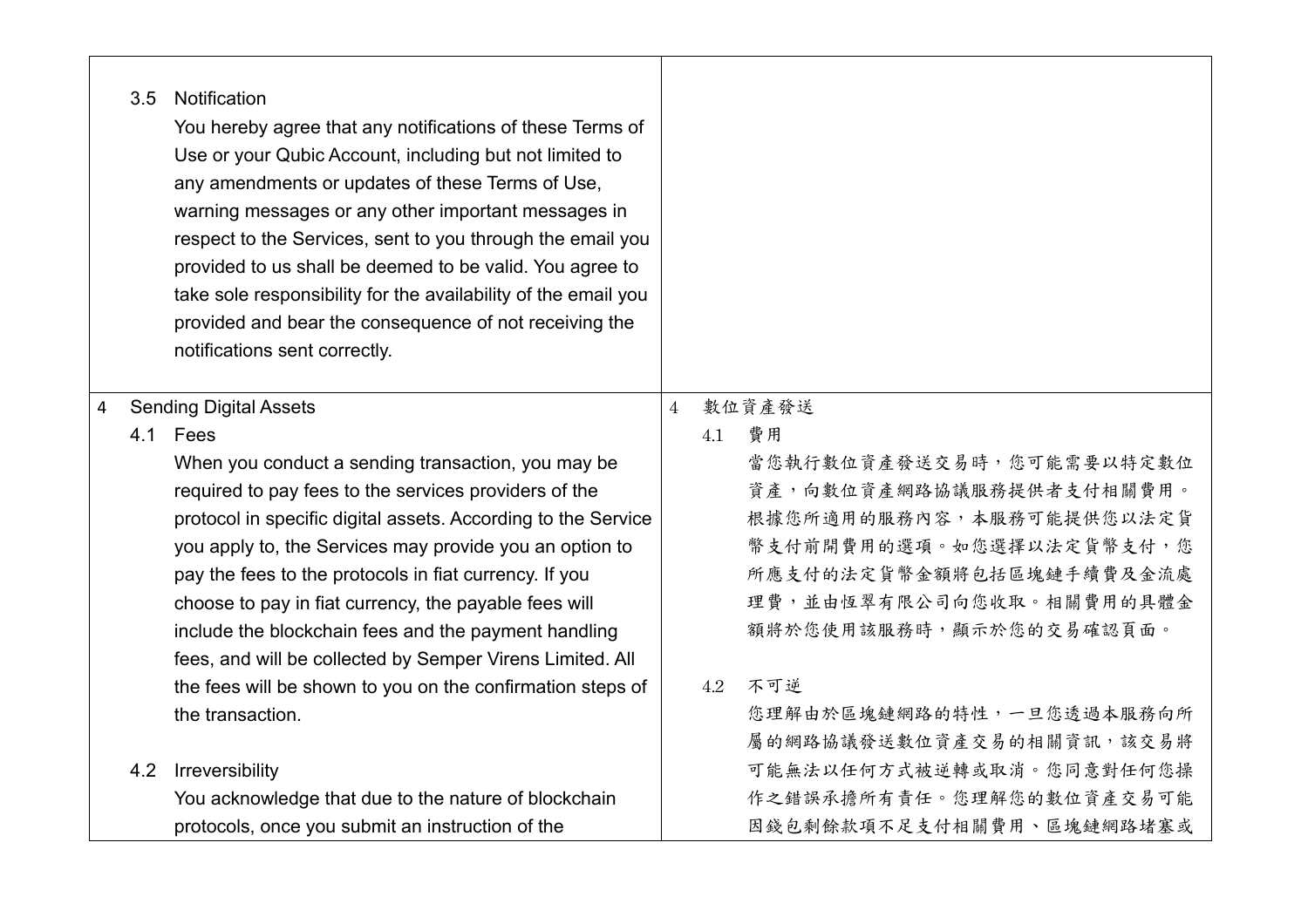|   |     | Transaction, such Transaction may not be able to be          |   |     | 故障等原因而發生延遲或失敗,並同意本公司不為因前        |
|---|-----|--------------------------------------------------------------|---|-----|---------------------------------|
|   |     | reversed or canceled. You agree that you are solely          |   |     | 述原因導致的任何延遲或失敗負責。                |
|   |     | responsible for the consequence of any error or              |   |     |                                 |
|   |     | mishandling caused by your using of the Services.            |   | 4.3 | 限額                              |
|   |     | You acknowledge and agree that we are not responsible        |   |     | 您確認並同意,本服務基於法令要求、交易安全或其他        |
|   |     | for any delay and failure due to the insufficient amount of  |   |     | 營運上之考量,得隨時針對數位資產交易服務設定與調        |
|   |     | your Wallet, blockchain system delay or instability, or any  |   |     | 整交易筆數或額度的最低限制及最高限制。             |
|   |     | similar reasons.                                             |   |     |                                 |
|   | 4.3 | Limitation                                                   |   |     |                                 |
|   |     | You confirm and agree that we may, based on factors          |   |     |                                 |
|   |     | such as request of the laws or regulations, security of      |   |     |                                 |
|   |     | transaction, or any other operating consideration, set and   |   |     |                                 |
|   |     | adjust the limitation of frequency or minimum amount and     |   |     |                                 |
|   |     | maximum amount of your Transaction.                          |   |     |                                 |
|   |     |                                                              |   |     |                                 |
| 5 |     | <b>Transfer Service</b>                                      | 5 |     | 數位資產移轉服務                        |
|   | 5.1 | We may support specific third-party platforms (the           |   | 5.1 | 本公司對特定以數位資產交易數位商品的第三方網站         |
|   |     | "Ecommerce Platform") trading digital goods and using        |   |     | (下稱「購物平台」)支援以 Qubic 錢包進行支付的服務   |
|   |     | digital assets as consideration with Qubic Wallet's service  |   |     | (下稱「本移轉服務」)。使用者於購物平台與出賣方達       |
|   |     | as a payment method (the "Transfer Service"). After          |   |     | 成買賣協議後,本移轉服務協助使用者將作為商品對價        |
|   |     | users reach a sell and purchase agreement with the seller    |   |     | 的數位資產 (下稱「商品價金」), 移轉至指定的智能合     |
|   |     | of the Ecommerce Platforms, the Transfer Service             |   |     | 約地址。使用此服務前,您需要於購物平台登入您的         |
|   |     | facilitate users to transfer their digital assets for paying |   |     | Qubic 帳戶,並以 Qubic 錢包提供之地址作為您收取數 |
|   |     | purchase consideration ("Consideration"). Before using       |   |     | 位商品之地址。                         |
|   |     |                                                              |   |     |                                 |
|   |     | the Transfer Service, you will be required to login your     |   |     |                                 |
|   |     | Qubic Account, and allowing the address Qubic Wallet         |   | 5.2 | 根據您所適用的服務內容,本公司可能提供您以法定貨        |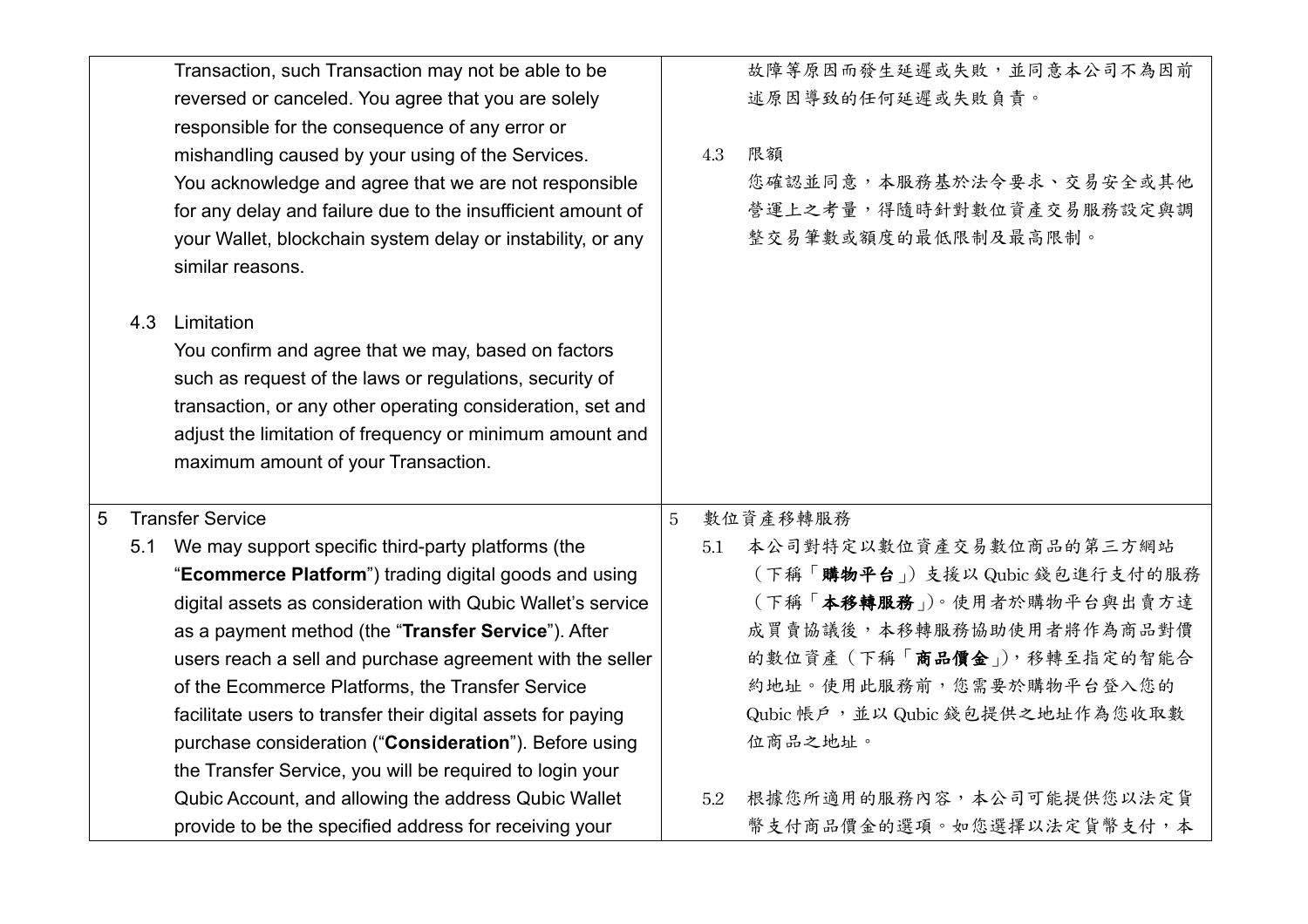## digital goods.

- 5.2 According to the Service you apply to, we may provide you an option to pay the Consideration in fiat currency. If you choose such option, we will convert the Consideration into such fiat currency and shown the payable amount to you. In addition, we will charge you for the Transfer Service, and the payable fees will include the blockchain fees and the payment handling fees. All the fees will be shown to you on the confirmation steps of the transaction and will be collected by Semper Virens Limited.
- 5.3 You acknowledge that we may be unable to transfer the digital assets to the specified address due to circumstances beyond our control, including but not limited to the delay of the blockchain internet, or the situation that the digital goods you ordered was sold out. In such cases, we will still charge you for the Transfer Service, including the block chain fees and the payment handling fees. The equivalent amount in fiat currency of the Consideration you paid will be refunded to you by Semper Virens Limited. For the avoidance of doubt, the conditions of refund do not applicable for the situations that we have already transferred the digital assets to the specified address, but you didn't receive the digital goods you ordered. In such cases, you would have to deal with the Ecommerce Platform or the seller on your own.

公司除向您收取以商品價金換算之等值法定貨幣金額 外,亦將向您收取額外的服務費用,包括「金流處理 費」及「區塊鏈手續費」。商品價金換算後之金額將依據 我們揭示的價格計算,並由恆翠有限公司向您收取。相 關費用的具體金額將於您使用該服務時,顯示於您的交 易確認頁面。

- 5.3 您理解本移轉服務可能由於某些我們無法控制的原因 (包括但不限於區塊鏈網路延遲、商品銷售完畢),無法 順利將您的商品價金移轉至指定的地址。如發生此情 形,本公司將仍收取金流服務費及區塊鏈手續費作為服 務費用,並將商品價金換算之等值法定貨幣金額退還給 您。前開退款事宜將由恆翠有限公司為您處理。為避免 疑義,如本服務已將商品價金移轉至指定的智能合約地 址,但您仍無法順利購得相關商品,並不適用前開退款 之規定,您必須自行向購物平台或出賣方聯繫處理相關 事宜。
- 5.4 您同意如因您向您的發卡機構主張拒絕付款,致本公司 或恆翠有限公司無法依正常程序收取全部或部分本移轉 服務之相關費用時,本公司有權限制您所購得商品的取 用權限,至我們收到相關費用為止。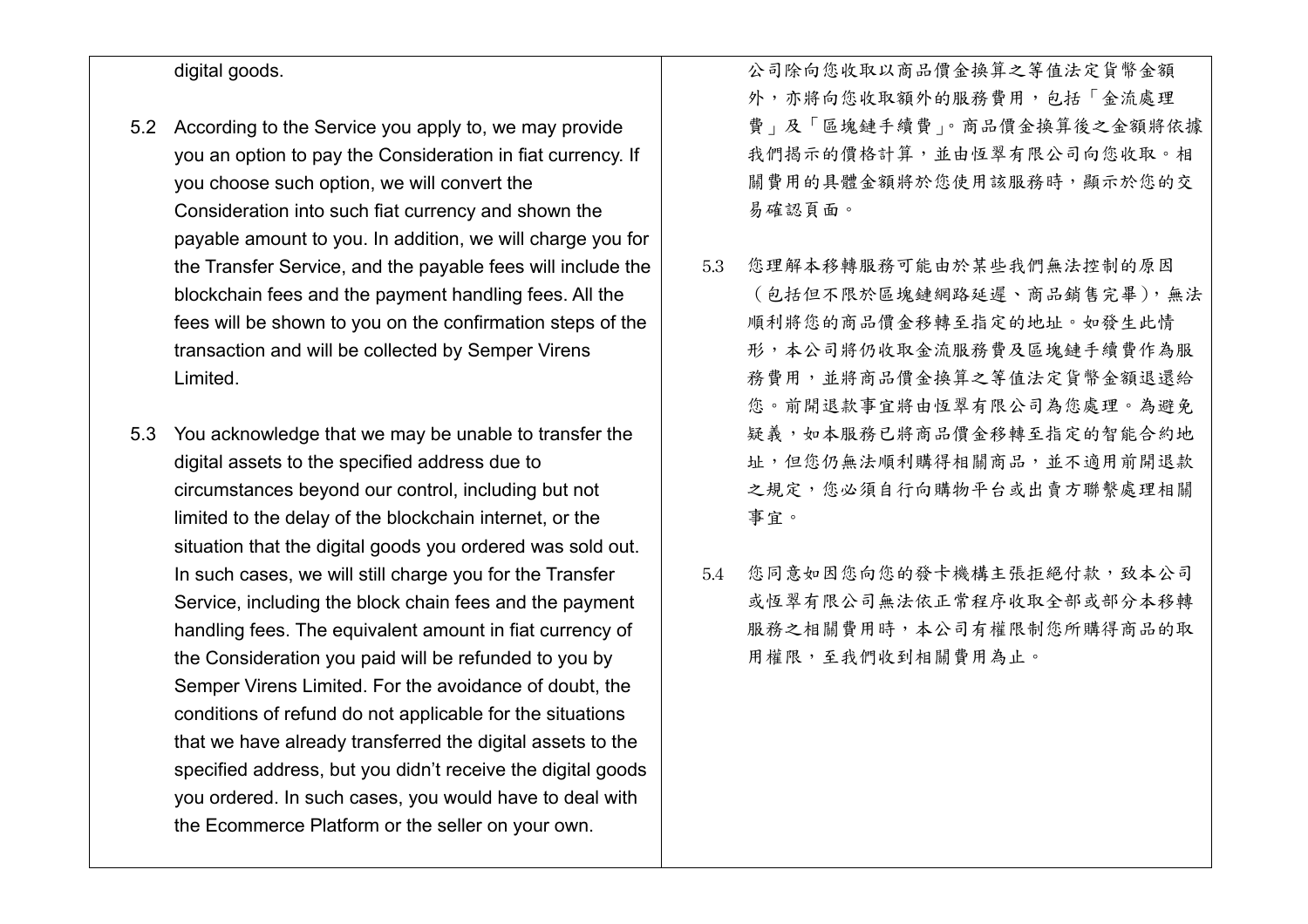|                | 5.4 You agree that if your refusal of the payments of the credit<br>card bill result in the consequence that we or Semper<br>Virens Limited is unable to collect all or part of the fees of<br>the Service related, we have the right to restrict your<br>access of the digital goods you bought until the fees are<br>all collected.                                                                                                                                                                                                                                                |                |                                                                                                                                                                                                                 |
|----------------|--------------------------------------------------------------------------------------------------------------------------------------------------------------------------------------------------------------------------------------------------------------------------------------------------------------------------------------------------------------------------------------------------------------------------------------------------------------------------------------------------------------------------------------------------------------------------------------|----------------|-----------------------------------------------------------------------------------------------------------------------------------------------------------------------------------------------------------------|
| 6              | The Regulations on Reasonable Matters as Exceptions to<br><b>Rescind the Distance Sales</b><br>The Services hereunder are all the reasonable matters that the<br>supply of digital content which is not supplied on a tangible<br>medium, or online services which would be fully performed<br>once begun, with the consumer's prior consent. Therefore, in<br>accordance with the Paragraph 2, Article 19 of the Consumer<br>Protection Act, the right to rescind under the Paragraph 1,<br>Article 19 of the Consumer Protection Act shall not apply to the<br>Services hereunder. | 6              | 通訊交易解除權合理例外情事適用準則<br>本使用條款所提及之服務皆屬經消費者事先同意始提供之非<br>以有形媒介提供之數位內容或一經提供即為完成之線上服<br>務,因此依消費者保護法第19條第2項規定,排除消費者保<br>護法第19條第1項解除權之適用。                                                                                 |
|                |                                                                                                                                                                                                                                                                                                                                                                                                                                                                                                                                                                                      |                |                                                                                                                                                                                                                 |
| $\overline{7}$ | Anti-Fraud, Anti-Money Laundering, Counter Terrorism, and<br><b>Regulatory Compliance</b><br>7.1 AMIS reserves the right to cancel and/or suspend your<br>User Account and/or block transactions or freeze funds<br>immediately if AMIS determines, in our sole discretion,<br>that your User Account is associated with any prohibited<br>use or is on suspicion of violation of these Terms of Use<br>or any anti-fraud, anti-money laundering and counter<br>terrorism policies. Suspension, cancellation, or                                                                     | $\overline{7}$ | 反詐欺、反洗錢、反恐怖主義及法令遵循<br>當您的帳戶涉及任何疑似違反本使用條款、禁止行為,<br>7.1<br>或涉嫌違反反詐欺、反洗錢和反恐怖主義規定等,本公<br>司有權立即暫停、取消或終止您的帳戶和禁止交易或凍<br>結資金或款項。暫停、取消或終止您的帳戶不影響您積<br>欠本公司的費用或其他金額。當您的帳戶被暫停、取消<br>或終止,我們將有權選擇是否立即取消與您的帳戶相關<br>的所有未完成的交易。 |
|                | termination of your User Account shall not affect the                                                                                                                                                                                                                                                                                                                                                                                                                                                                                                                                |                | 您特此授權本公司可直接或透過第三方,包括但不限於<br>7.2                                                                                                                                                                                 |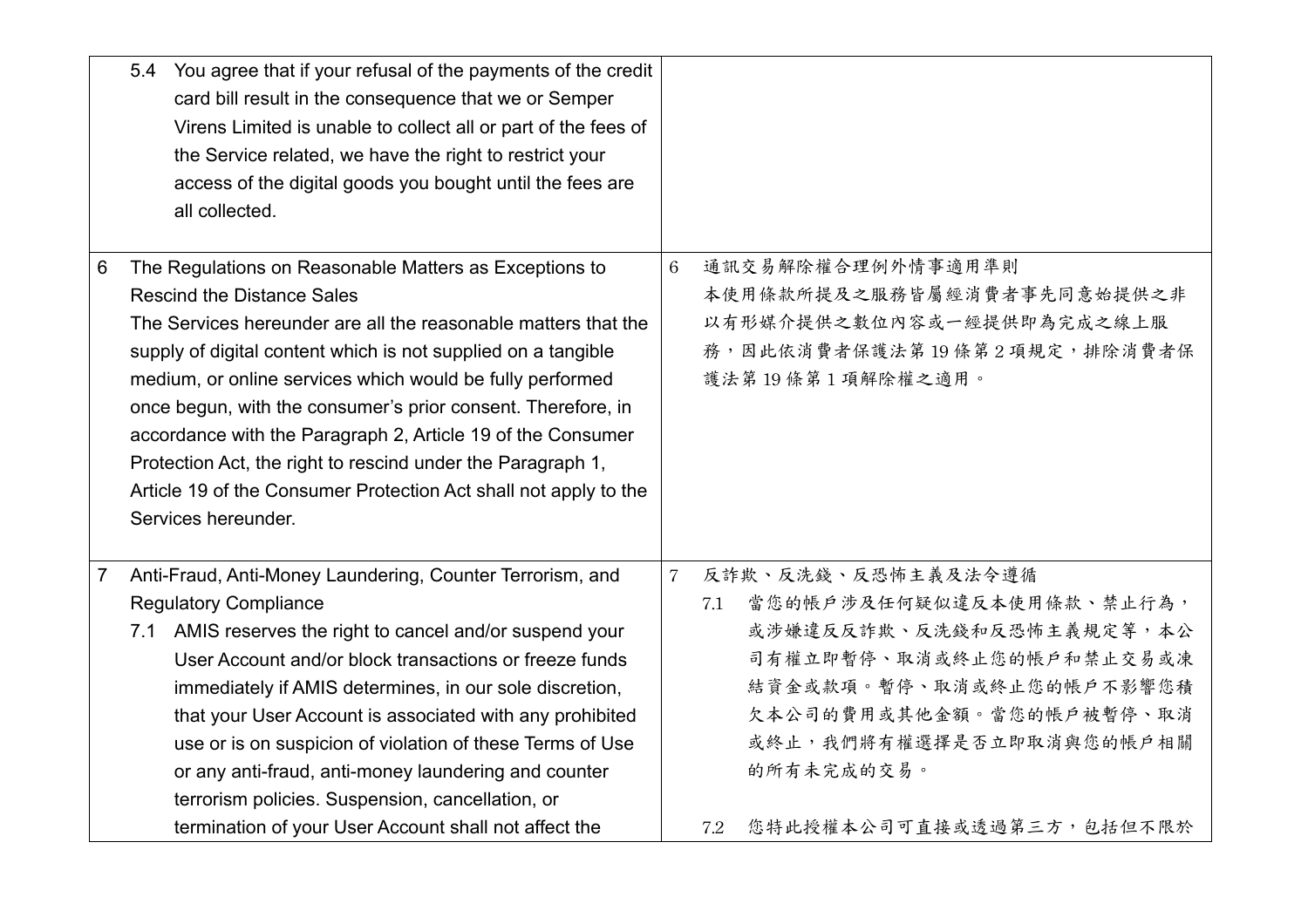payment of fees or other amounts you owe to AMIS. In the event that your User Account is suspended, cancelled, or terminated, we reserve the right to immediately cancel all open Transactions associated with your User Account.

- 7.2 You hereby authorize AMIS to, directly or through third parties, including, without limitation to, its affiliates, the banks that are in collaboration with AMIS, relevant AML and CFT system and database make any inquiries we consider necessary to verify your identity, including to query identity information contained in public reports, and to take action we reasonably deem necessary based on the results of such inquiries and reports.
- 7.3 You hereby agree that AMIS and its affiliates may implement certain customer due diligence process and ongoing analysis and reporting to comply with the applicable regulations or policies of anti-money laundering and counter terrorism. This includes monitoring of suspicious transactions and mandatory or voluntary reporting to regulators. AMIS hereby reserves the right to disclose such information and documentation to the banks that are in collaboration with AMIS or government authorities. This will apply even when you terminate your relationship with AMIS, and vice versa, or abandon your application to have an account with the Services.

本公司及其關係企業、合作銀行、相關防制洗錢及打擊 資恐查詢系統與資料庫,進行任何我們認為必要的查詢 以驗證您的身分,並可根據該查詢及報告的結果,採取 我們認為合理且有必要的措施。

- 7.3 您同意為遵循反洗錢及反恐怖主義之相關法令規定、政 策和程序,本公司及其關係企業得依相關規定,進行客 戶盡職調查程序及措施,以及持續性的分析和報告,包 括監控可疑交易,以及強制性或在無法定義務前提下主 動向監理機構報告。您特此同意本公司有權向合作銀行 或政府機關揭露前開資訊和文件的權利。即使您終止使 用本網站或本服務,或本使用條款終止或期滿,本條規 定仍繼續適用。
- 7.4 您同意本公司或其關係企業依本條辦理相關措施所導致 您產生的任何損害或不利益,均由您自行承擔,本公司 及其關係企業不負損害賠償責任。
- 7.5 您同意本公司及其關係企業得基於法令要求,留存您的 個人資訊及交易紀錄,並得基於法令遵循或政府機關的 要求,揭露並提交您的個人資訊及交易紀錄給有關機 關。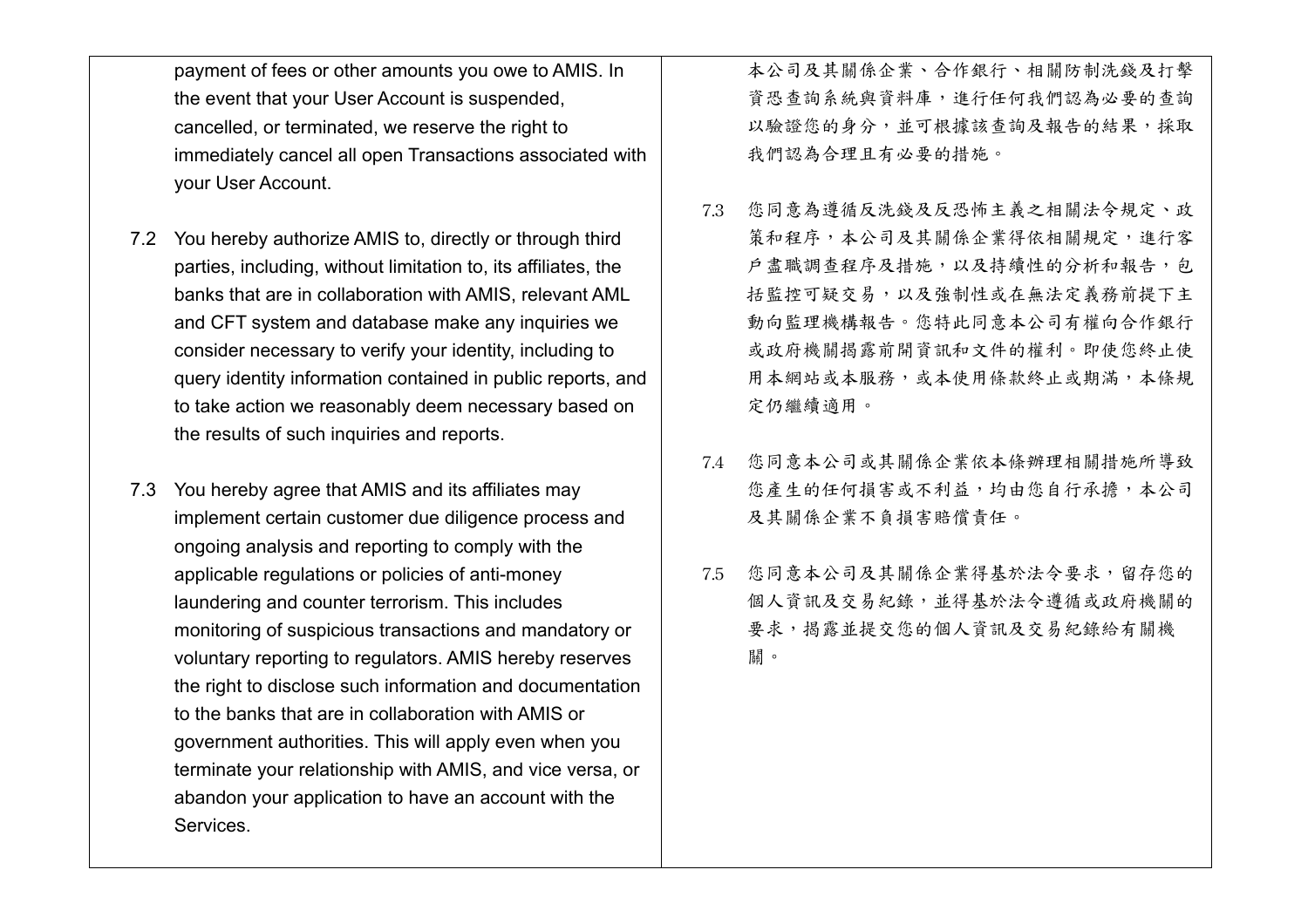|   |     | 7.4 You hereby agree that AMIS and its Affiliates shall not be |   |     |                          |
|---|-----|----------------------------------------------------------------|---|-----|--------------------------|
|   |     | responsible for the damages or disinterests caused by the      |   |     |                          |
|   |     | actions took according to this section.                        |   |     |                          |
|   |     |                                                                |   |     |                          |
|   | 7.5 | You hereby agree that in compliance with applicable laws,      |   |     |                          |
|   |     | AMIS and its Affiliates may preserve your personal             |   |     |                          |
|   |     | information and/or transaction history; and disclose and       |   |     |                          |
|   |     | submit your personal information and/or transaction            |   |     |                          |
|   |     | history to the appropriate authorities based on the request    |   |     |                          |
|   |     | of the government.                                             |   |     |                          |
|   |     |                                                                |   |     |                          |
| 8 |     | Fees and Taxes                                                 | 8 |     | 費用及稅務                    |
|   |     | 8.1 Fees                                                       |   | 8.1 | 費用                       |
|   |     | By using the Services, you agree to pay all applicable         |   |     | 當您使用本服務時,您同意支付所有相關費用及應付款 |
|   |     | fees, including but not limited to the Miner Fees and the      |   |     | 項,包括但不限於礦工費及本公司或恆翠有限公司依據 |
|   |     | fees collected by AMIS or Semper Virens Limited subject        |   |     | 本使用條款、本網站之公告或其他告示向您收取之服務 |
|   |     | to the Terms of Use or relevant announcement or notice         |   |     | 費用。您同意授權本公司自動從您的帳戶中扣除相關費 |
|   |     | of the Site. You agree and authorize AMIS to                   |   |     | 用及應付款項。相關費用及應付款項將公告於本網站或 |
|   |     | automatically deduct fees and any amount payable               |   |     | 顯示於您的交易頁面,並可能會在任何時候修改或更  |
|   |     | directly from your Wallet. All fees and amount payable will    |   |     | 新,且不需要事先通知您。所有相關費用及應付款項應 |
|   |     | be clearly displayed on the Site or addressed to you           |   |     | 以您進行數位資產交易時,本網站之公告或顯示之費用 |
|   |     | through the webpage, and such fee schedules may be             |   |     | 為準。                      |
|   |     | amended, changed, or updated by AMIS at any time and           |   |     |                          |
|   |     | without prior notice to you. The fee schedules displayed       |   | 8.2 | 稅務                       |
|   |     | or addressed to you at the time of your using shall be final   |   |     | 您同意任何您透過本服務所產生的任何應負稅務,皆由 |
|   |     | and binding.                                                   |   |     | 您自行負擔。您應該自行依據您所適用之規定,確定您 |
|   |     |                                                                |   |     | 應繳納之稅款,並向所適用的稅務機關申報或履行正確 |
|   | 8.2 | Taxes                                                          |   |     | 的納稅義務。                   |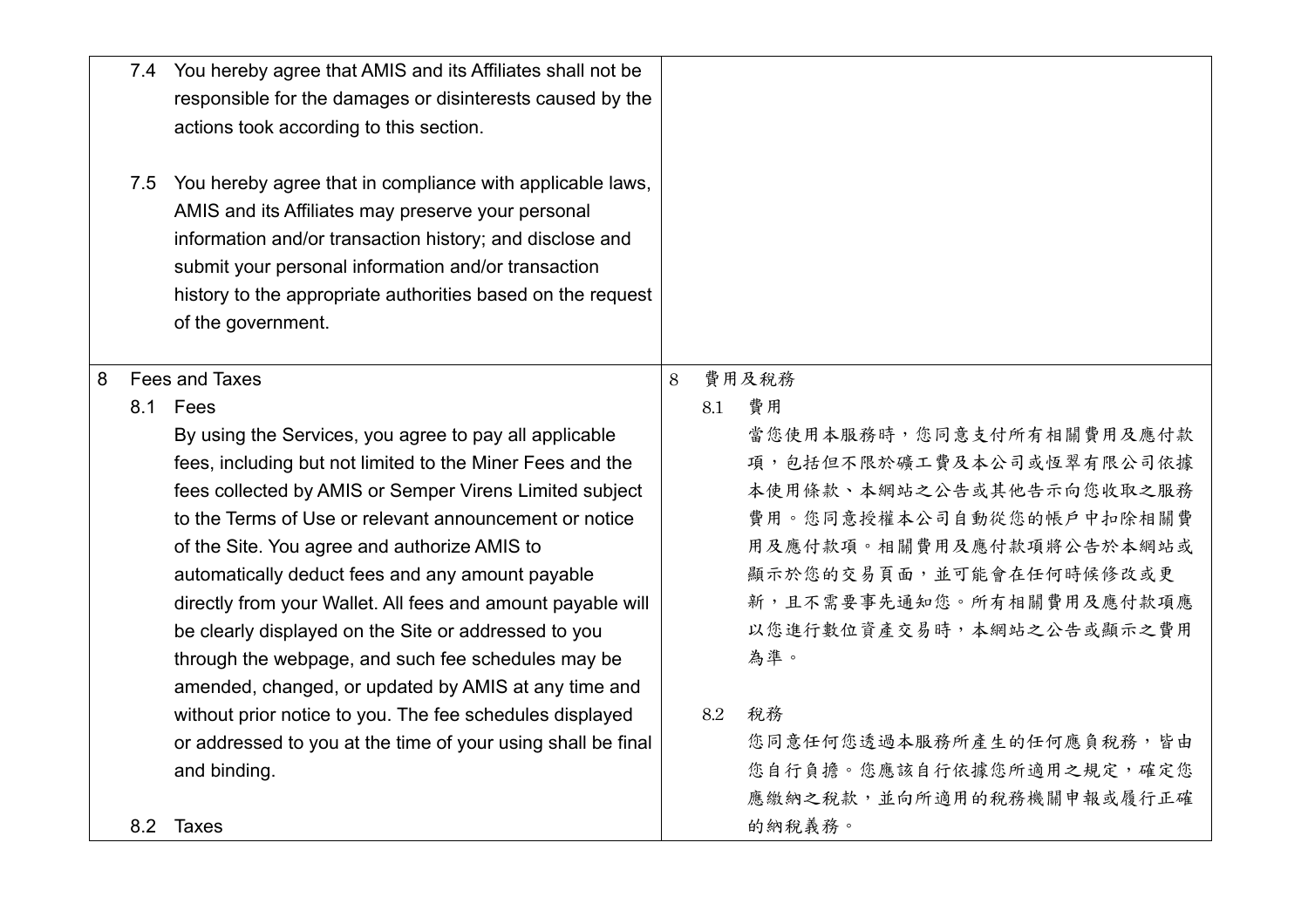|   | It is your sole responsibility to determine whether, and to<br>what extent, any taxes apply to any actions you conduct<br>through the Services or this Site, and to pay or declare<br>the correct amounts of taxes to the appropriate tax<br>authorities. AMIS surrenders your personal information<br>and/or your transaction history in response to tax<br>authorities if such information is requested by tax<br>authorities. |   | 本公司得依據稅務機關的要求提供您的個人資訊及交易<br>紀錄給稅務機關。 |
|---|----------------------------------------------------------------------------------------------------------------------------------------------------------------------------------------------------------------------------------------------------------------------------------------------------------------------------------------------------------------------------------------------------------------------------------|---|--------------------------------------|
| 9 | <b>Risk Statement</b>                                                                                                                                                                                                                                                                                                                                                                                                            | 9 | 風險聲明                                 |
|   | Digital assets are not fiat currency and digital assets do not                                                                                                                                                                                                                                                                                                                                                                   |   | 數位資產不屬於法定貨幣,不具有本質性的價值,其法律上           |
|   | have intrinsic value. The legal status of digital assets may                                                                                                                                                                                                                                                                                                                                                                     |   | 之定位可能會影響持有、投資或交易數位資產相關法律上的           |
|   | affect the legal obligations, reporting obligations, and tax                                                                                                                                                                                                                                                                                                                                                                     |   | 義務、申報義務及稅法上義務,您應自行負責確認數位資產           |
|   | obligations in relation to holding, investing, or trading digital                                                                                                                                                                                                                                                                                                                                                                |   | 在法律上的定位與要求,並遵守任何及所有相關法律和稅務           |
|   | assets. You are solely responsible for checking the legal status                                                                                                                                                                                                                                                                                                                                                                 |   | 或申報要求。本公司無法保證有任何人會接受以數位資產支           |
|   | or requirement of digital assets and for complying with any and                                                                                                                                                                                                                                                                                                                                                                  |   | 付商品或服務,甚至可能面臨世界上任何政府之立法明文禁           |
|   | all applicable laws and taxation or reporting requirements. In                                                                                                                                                                                                                                                                                                                                                                   |   | 止。您一旦使用本服務及本網站,即表示您已同意您完全了           |
|   | addition, trading in digital assets entails certain risks. There is                                                                                                                                                                                                                                                                                                                                                              |   | 解相關風險與考量,且就您持有數位資產或進行數位資產交           |
|   | no assurance that any person will accept digital assets as                                                                                                                                                                                                                                                                                                                                                                       |   | 易因相關風險所生之任何損失或損害,您已拋棄針對本公司           |
|   | payment for goods or services and it is possible that the use or                                                                                                                                                                                                                                                                                                                                                                 |   | 及其關係企業之任何及全部請求權。本風險揭露聲明僅供您           |
|   | transaction of digital assets may be expressly prohibited by                                                                                                                                                                                                                                                                                                                                                                     |   | 參考,並無法充分完整的列舉持有或交易數位資產所涉及的           |
|   | legislation in a particular jurisdiction. Whether you are suitable                                                                                                                                                                                                                                                                                                                                                               |   | 所有風險及各種面向,故請您還是要充分注意其他可能的風           |
|   | to engage in the purchase or sale of digital assets will be                                                                                                                                                                                                                                                                                                                                                                      |   | 險。                                   |
|   | dependent on your personal financial situation and tolerance                                                                                                                                                                                                                                                                                                                                                                     |   |                                      |
|   | for risk. By using the Services and this Site, you agree that you                                                                                                                                                                                                                                                                                                                                                                |   |                                      |
|   | are fully aware of the related risks and considerations and                                                                                                                                                                                                                                                                                                                                                                      |   |                                      |
|   | waive any and all claims against AMIS and its affiliates for all                                                                                                                                                                                                                                                                                                                                                                 |   |                                      |
|   | losses or damages that may arise from your purchase or sale                                                                                                                                                                                                                                                                                                                                                                      |   |                                      |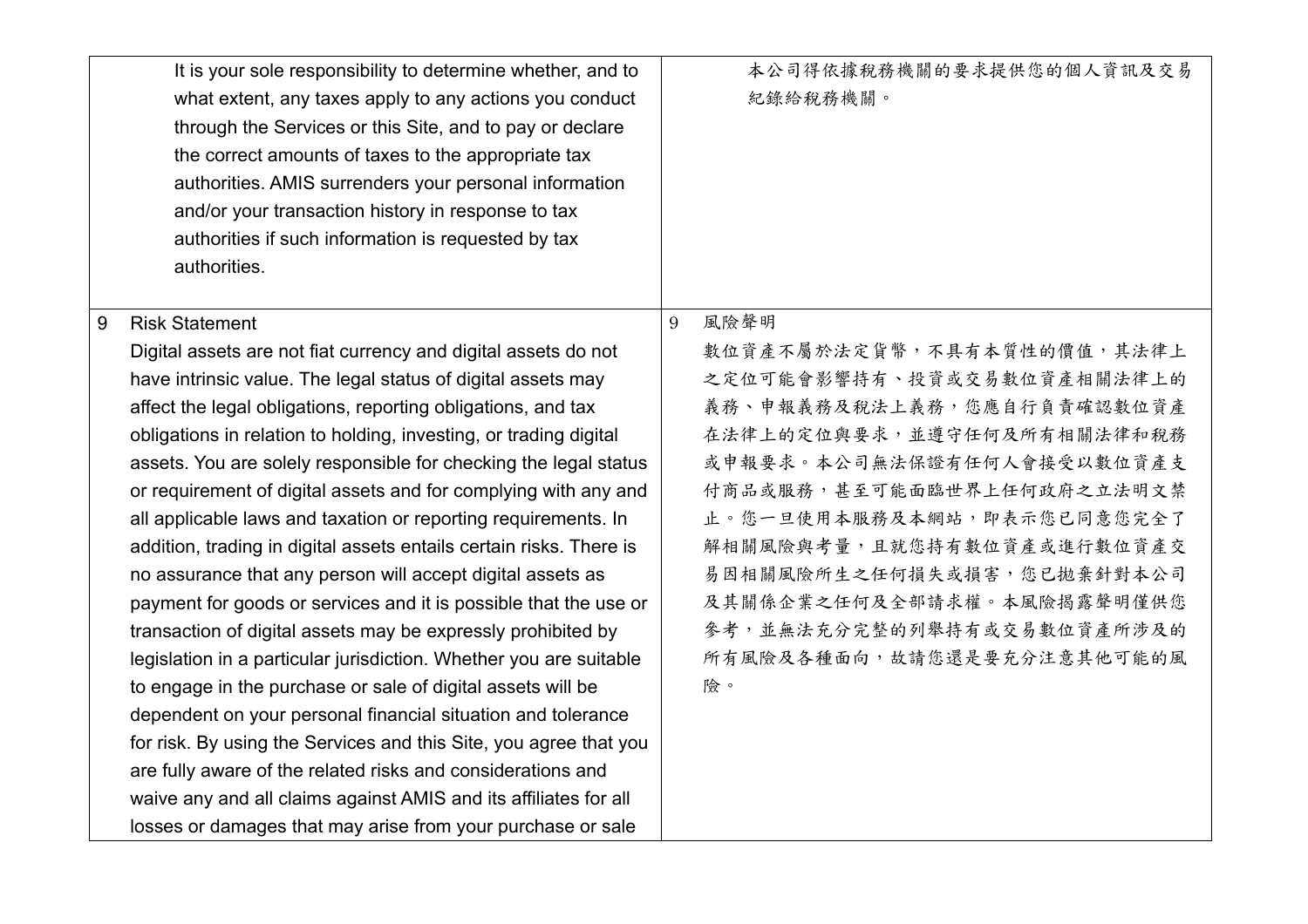| of digital assets. This Risk Disclosure Statement is for your   |                               |
|-----------------------------------------------------------------|-------------------------------|
| reference only. It cannot and does not disclose all risks and   |                               |
| other aspects involved in holding or trading in digital assets. |                               |
|                                                                 |                               |
| 10 Disclaimer of Warranty                                       | 10 免責聲明                       |
| 10.1 The Services, this Site, and the content provided          | 10.1 本服務及本網站以及此提供的內容可能包含某些尚未被 |
| hereunder may contain certain issues that have not been         | 辨識的問題。本服務、本網站及內容是以其「現有」狀      |
| identified. The Services, this Site, and the content are        | 態而提供。建議您謹慎地使用本服務、本網站及內容,      |
| provided on an "AS IS" basis. You are advised to use the        | 並為必要之查證和判斷,且您不可以完全倚賴本服務、      |
| Services, this Site, and the content with caution, to make      | 本網站以及內容及其附隨的指示或資料。本公司不保證      |
| the necessary verifications and use your own judgement,         | 將永久提供本服務、本網站和內容(包括但不限於本服      |
| and not to rely in any way on performance of the                | 務及本網站的全部或任何特定期間的特定功能)。對於任     |
| Services, this Site, and the content and accompanying           | 何本服務、本網站及內容的事項、修改或改善,本公司      |
| instructions or materials. AMIS makes no warranty that          | 不做任何保證。本公司在此特別聲明不提供任何默示的      |
| AMIS will continue to offer or make available the               | 保證。                           |
| Services, this Site, and the content, including without         |                               |
| limitation any particular function for any particular length    | 10.2 無論是自本服務、本網站或內容所獲取的任何口頭或書 |
| of time and AMIS reserves the right to change and update        | 面的建議或資訊,都無法創造未在這裡明示的任何保       |
| the Services, this Site, and the content without notice to      | 證。您應對您所有交易或持有數位資產一事自行負擔全      |
| you. AMIS makes no warranties of any kind in connection         | 部責任。                          |
| with the Services, this Site, and the content, or               |                               |
| modifications or improvements thereto. AMIS specially           | 10.3 上述免責聲明應在法律允許的最大範圍下適用,並且在 |
| disclaims all implied warranties.                               | 本使用條款終止或失效後,或在使用者終止使用本服務      |
|                                                                 | 和本網站或該使用失效後,仍繼續適用。            |
| 10.2 No advice or information, whether oral or written,         |                               |
| obtained from AMIS or through the Services or this Site or      |                               |
| the content, will create any warranty not expressly made        |                               |
| herein. You are solely responsible for all of your trading or   |                               |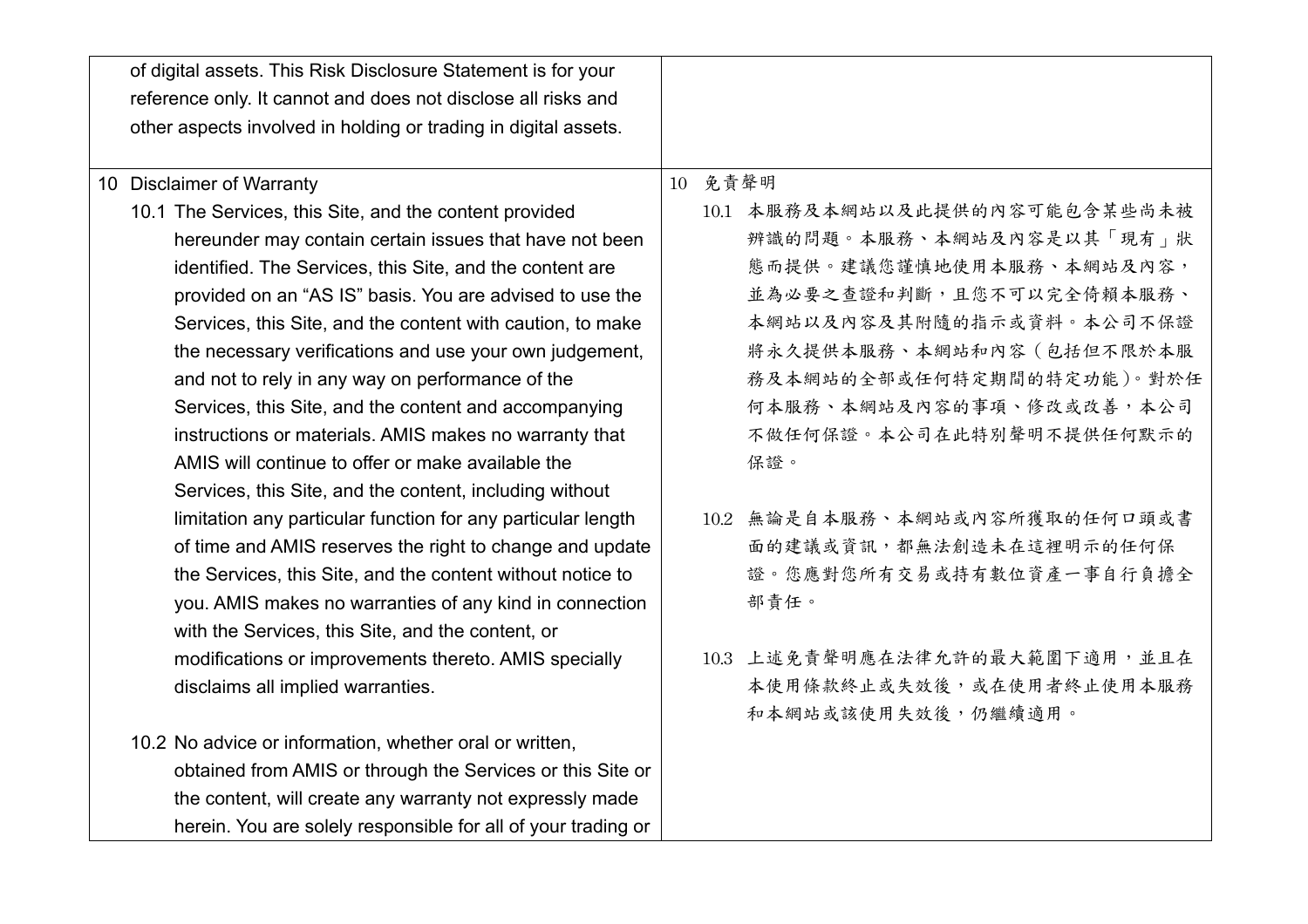| holding of digital assets.                                                                                                                                                                                   |                               |
|--------------------------------------------------------------------------------------------------------------------------------------------------------------------------------------------------------------|-------------------------------|
| 10.3 The foregoing disclaimers shall apply to the fullest extent<br>permitted by law, and shall survive any termination or<br>expiration of these Terms of Use or your use of the<br>Services and this Site. |                               |
| 11 Limitation of Liability                                                                                                                                                                                   | 11 賠償與責任限制                    |
| 11.1 You confirm and agree that, to the maximum extent                                                                                                                                                       | 11.1 您確認並同意,在法律允許的最大範圍內,本公司及其 |
| permitted by law, AMIS and its affiliates shall only be                                                                                                                                                      | 關係企業僅就本服務和本網站有故意或重大過失所致之      |
| liable for the direct damages caused by gross negligence                                                                                                                                                     | 直接損害對您負賠償責任,且應以在故意或過失發生當      |
| or intentional misconduct of AMIS while providing AMIS                                                                                                                                                       | 時存在您帳戶之數位資產的美金價值之金額為責任上       |
| and its affiliates shall not exceed the US dollar value of                                                                                                                                                   | 限,對於超過部分不負有任何責任。本使用條款所稱之      |
| the digital assets on deposit in your Wallet at the time of                                                                                                                                                  | 直接損害,係指所受損之財產權本身,不包含任何利益      |
| the occurrence of such negligence or misconduct.                                                                                                                                                             | 損失、商業機會喪失或任何間接損害或損失。          |
| 11.2 You confirm and agree that AMIS and its affiliates shall                                                                                                                                                | 11.2 您確認並同意,本公司及其關係企業對於因下列情形之 |
| not be liable for any damage or loss in relation to or                                                                                                                                                       | 一造成您數位資產交易的延遲或失敗,不負有任何責       |
| arising from any suspension, delay, or failure of your                                                                                                                                                       | 任:                            |
| Transactions if such suspension, delay, or failure is the                                                                                                                                                    | (a)您違反本使用條款或本服務之相關規定;         |
| consequence of one of the following events:                                                                                                                                                                  | (b) 因天災、民政或軍事當局的行為、恐怖主義行      |
| (a) your violation of these Terms of Use or the policies or                                                                                                                                                  | 為、內亂、戰爭、罷工或其他勞資糾紛、火災、電信、      |
| agreements which are incorporated herein,                                                                                                                                                                    | 網路服務或網路供應商服務中斷、設備或軟體故障、       |
| (b) act of God, act of civil or military authorities, act of                                                                                                                                                 | DOS攻擊、其他災難導致或超出本公司可合理控制的任     |
| terrorists, civil disturbance, war, strike or other labor                                                                                                                                                    | 何其他事件。                        |
| dispute, fire, interruption in telecommunications or                                                                                                                                                         |                               |
| Internet services or network provider services, failure                                                                                                                                                      | 11.3 您確認並同意,本公司及其關係企業對無法合理預見之 |
| of equipment and/or software, DOS (denial-of-                                                                                                                                                                | 損害或損失均不負責。                    |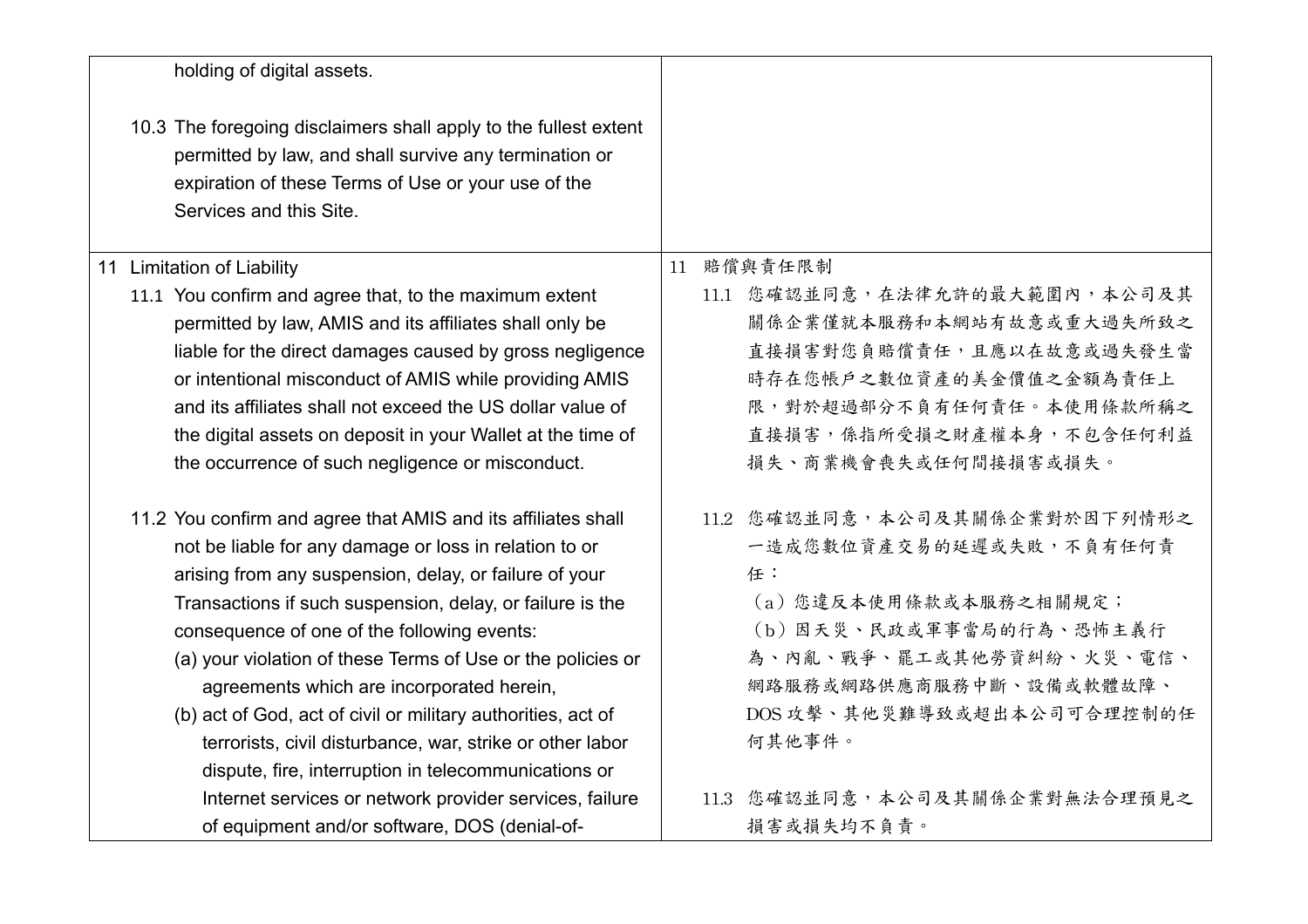| services) attacks, other catastrophe or any other                                                                                                                                                                                                                                                                                                                                                                                        |         |                                                                                       |
|------------------------------------------------------------------------------------------------------------------------------------------------------------------------------------------------------------------------------------------------------------------------------------------------------------------------------------------------------------------------------------------------------------------------------------------|---------|---------------------------------------------------------------------------------------|
| occurrence which is beyond AMIS's reasonable<br>control.                                                                                                                                                                                                                                                                                                                                                                                 |         | 11.4 您確認並同意,就因您違反法令、本使用條款或本服務<br>之相關規定、或您與本公司及其關係企業的其他協議所<br>生或與之相關的損害賠償責任、補償、損失、訴訟費用 |
| 11.3 You acknowledge and agree that in no event shall AMIS<br>and its affiliates be liable for any damage or loss that is<br>not reasonably foreseeable.                                                                                                                                                                                                                                                                                 |         | 等,包括但不限於合理的調查和會計費用,您同意賠償<br>本公司與其關係企業。                                                |
|                                                                                                                                                                                                                                                                                                                                                                                                                                          | 11.5    | 本條規定在本使用條款終止或期滿後,或在您終止使用                                                              |
| 11.4 You acknowledge and agree that you shall indemnify and<br>hold AMIS and its affiliates harmless from the and against<br>any claims, liabilities, damages, loss, and expenses,<br>including without limitation reasonable legal and<br>accounting fees, arising out of or in any way connected<br>with your violation of laws and regulations, these Terms of<br>Use or the policies or agreements which are incorporated<br>herein. |         | 本網站或本服務後,仍繼續適用。                                                                       |
| 11.5 The indemnification obligations under this section shall                                                                                                                                                                                                                                                                                                                                                                            |         |                                                                                       |
| survive the termination or expiration of these Terms of                                                                                                                                                                                                                                                                                                                                                                                  |         |                                                                                       |
| Use or your use of the Services and this Site.                                                                                                                                                                                                                                                                                                                                                                                           |         |                                                                                       |
| 12 General Provisions                                                                                                                                                                                                                                                                                                                                                                                                                    | 12 一般條款 |                                                                                       |
| 12.1 Modifications                                                                                                                                                                                                                                                                                                                                                                                                                       |         | 12.1 修改                                                                               |
| AMIS reserves the right, at its sole discretion, to modify,                                                                                                                                                                                                                                                                                                                                                                              |         | 本公司有權隨時修改、停止或終止本服務、本網站或修                                                              |
| discontinue or terminate the Services and this Site or to                                                                                                                                                                                                                                                                                                                                                                                |         | 改本使用條款。當本使用條款修改後,最新版本會發布                                                              |
| modify these Terms of Use, at any time and without prior                                                                                                                                                                                                                                                                                                                                                                                 |         | 在本網站或以其他本公司認為合適的方式通知或發布。                                                              |
| notice. If AMIS modifies these Terms of Use, AMIS will                                                                                                                                                                                                                                                                                                                                                                                   |         | 當本公司在本網站上發布修改或向您提供了修改的電子                                                              |
| post the latest revised version at the Site or in other ways                                                                                                                                                                                                                                                                                                                                                                             |         | 通知後,您勾選同意遵守使用條款的選項以進入或使用                                                              |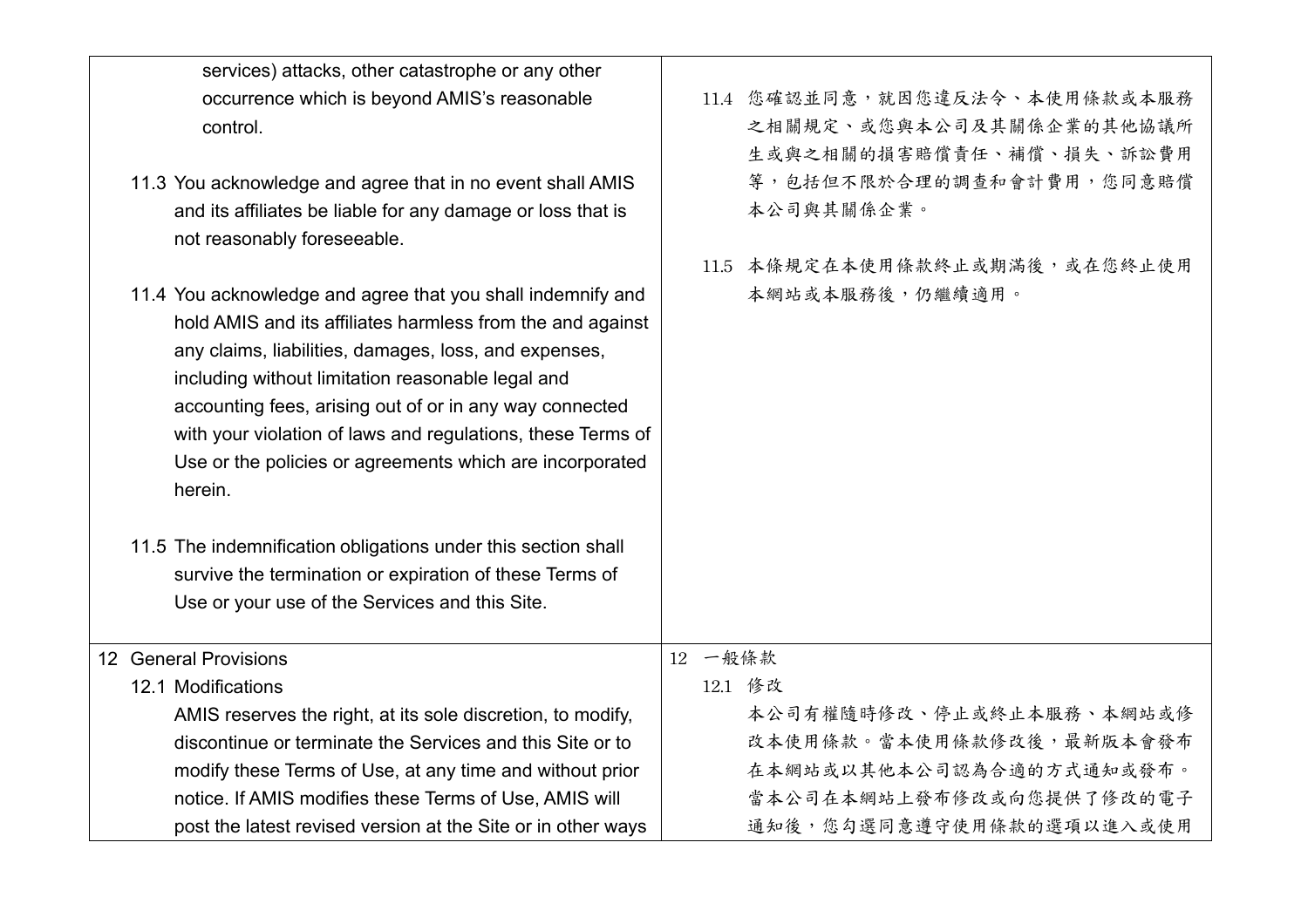that AMIS deems appropriate. By continuing to access or use the Services and this Site after AMIS has posted a modification on the website of AMIS or have provided you with electronic notice of a modification, you are indicating that your agreement and express consent to be bound by the modified Terms of Use. If the modified Terms of Use are not acceptable to you, you must cease using the Services and this Site immediately.

# 12.2 Entire Agreement

These Terms of Use, the private policy, and the other policies and terms posted in the Site from time to time constitutes the entire understanding between you and AMIS and governs your use of the Services and this Site and any prior or contemporaneous representations, either oral or written are hereby superseded.

# 12.3 Assignment

Except as otherwise stated herein, you may not assign or transfer all or any part of your rights under these Terms of Use, by operation of law or otherwise, without AMIS's prior written consent. Any attempt by you to assign or transfer these Terms of Use, without such consent, will be null and of no effect. AMIS may assign or transfer these Terms of Use, at its sole discretion, without restriction. Subject to the foregoing, these Terms of Use will bind and inure to the benefit of the parties, their successors and permitted assigns.

本服務和本網站的行為,即視為您已同意且明示確認受 修改後的使用條款拘束。如您無法接受修改後的使用條 款,您必須立即停止使用本服務和本網站。

# 12.2 完整合約

本使用條款、隱私權政策、本網站不時公布的各項政策 和規則構成您與本公司之間的完整合意內容,且適用於 您使用本服務和本網站,並取代先前或其他同時存在的 任何口頭或書面的陳述。

## 12.3 讓渡

除本使用條款另有規定外,在未得本公司事前書面同意 下,您不可依據法律或以其他方式讓渡或轉讓您在本使 用條款下的所有或部分權利。任何未經本公司事前書面 同意而為之讓渡或轉讓皆屬無效。本公司可自行裁量且 無任何限制地讓渡或轉讓本使用條款。根據上述規定, 本使用條款將有效拘束該當事人、其繼承人和受讓人。

# 12.4 不放棄權利

本公司未行使或延遲行使本使用條款的任何條款所要求 的行為,不會以任何方式影響本公司在此之後要求全面 履行該規定的權利。當您違反本使用條款的任何條款而 本公司放棄請求權時,不代表本公司亦放棄對您後續違 反任何規定的請求權。

# 12.5 可分離性

若本使用條款的任何條款或任何部分被認定為無效或不 可執行,本使用條款的其餘條款及條款中被認為無效或 不可執行部分以外的其餘部分,仍將繼續完全有效。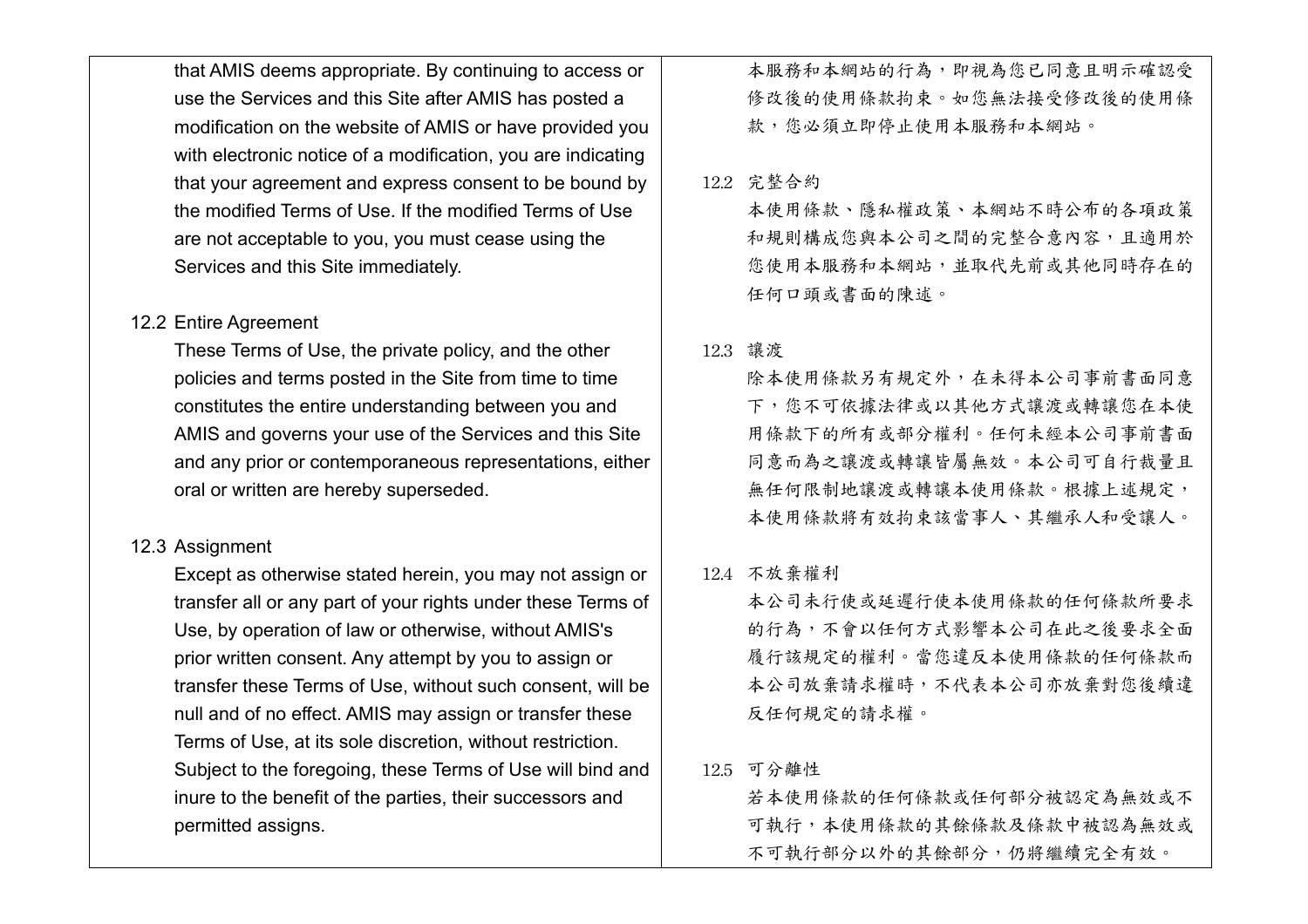# 12.4 No Waiver

No failure or delay of AMIS to require performance by you of any provision of these Terms of Use shall in any way adversely affect AMIS's right to require full performance of such provision after that. No waiver by AMIS of a breach of any provision of these Terms of Use shall be considered to be a waiver by AMIS of any succeeding breach of such provision.

# 12.5 Severability

If any provision or any portion of these Terms of Use shall be held to be void or unenforceable, the remaining provisions of these Terms of Use and the remaining portion of any provision held void or unenforceable in part shall continue in full force and effect.

# 12.6 Change of Control

In the event that AMIS is acquired by or merged with a third party entity, we reserve the right, in any of these circumstances, to transfer or assign the information we have collected from you as part of such merger, acquisition, sale, or other change of control.

# 12.7 Survival

All provisions of these Terms of Use which by their nature extend beyond the expiration or termination of these Terms of Use, including, without limitation, sections pertaining to suspension or termination, User Account cancellation, debts owed to AMIS, general use of the

12.6 控制權變更

當本公司被其他第三方併購或合併時,我們有權在任何 情況下,讓渡或轉讓我們自您收集的資訊,作為此類合 併、收購、出售或其他控制權變更的一部分。

## 12.7 存續

本使用條款中,就其性質應延伸到本使用條款到期或終 止後的所有條款,包括但不限於關於與暫停、終止有關 的條款、取消本服務帳戶的條款、積欠本公司債務的條 款、一般使用本服務和本網站的條款,以及一般條款, 本使用條款終止或到期後仍繼續有效。

## 12.8 準據法與管轄

本使用條款適用中華民國法律,並將以中華民國法律進 行解釋(包括但不限於本使用條款的有效性、解釋、結 構、履行和執行,或由本使用條款所生或與之相關的任 何紛爭或爭議)。任何本使用條款所生或與之相關的紛 爭、爭議、不一致、求償,或關於本使用條款的違反、 終止或無效等問題,應以臺灣臺北地方法院為第一審之 專屬管轄法院。

# 12.9 不可抗力

本公司不對因超出我們合理控制而直接或間接導致本服 務、本網站或內容的延遲、執行失敗或中斷的原因或情 形負責,包括但不限於天災、民政或軍事當局的行為、 恐怖主義行為、內亂、戰爭、罷工或其他勞資糾紛、火 災、電信、網路服務或網路供應商服務中斷、設備和/或 軟體故障、DOS 攻擊、任何支援數位資產價格的快速波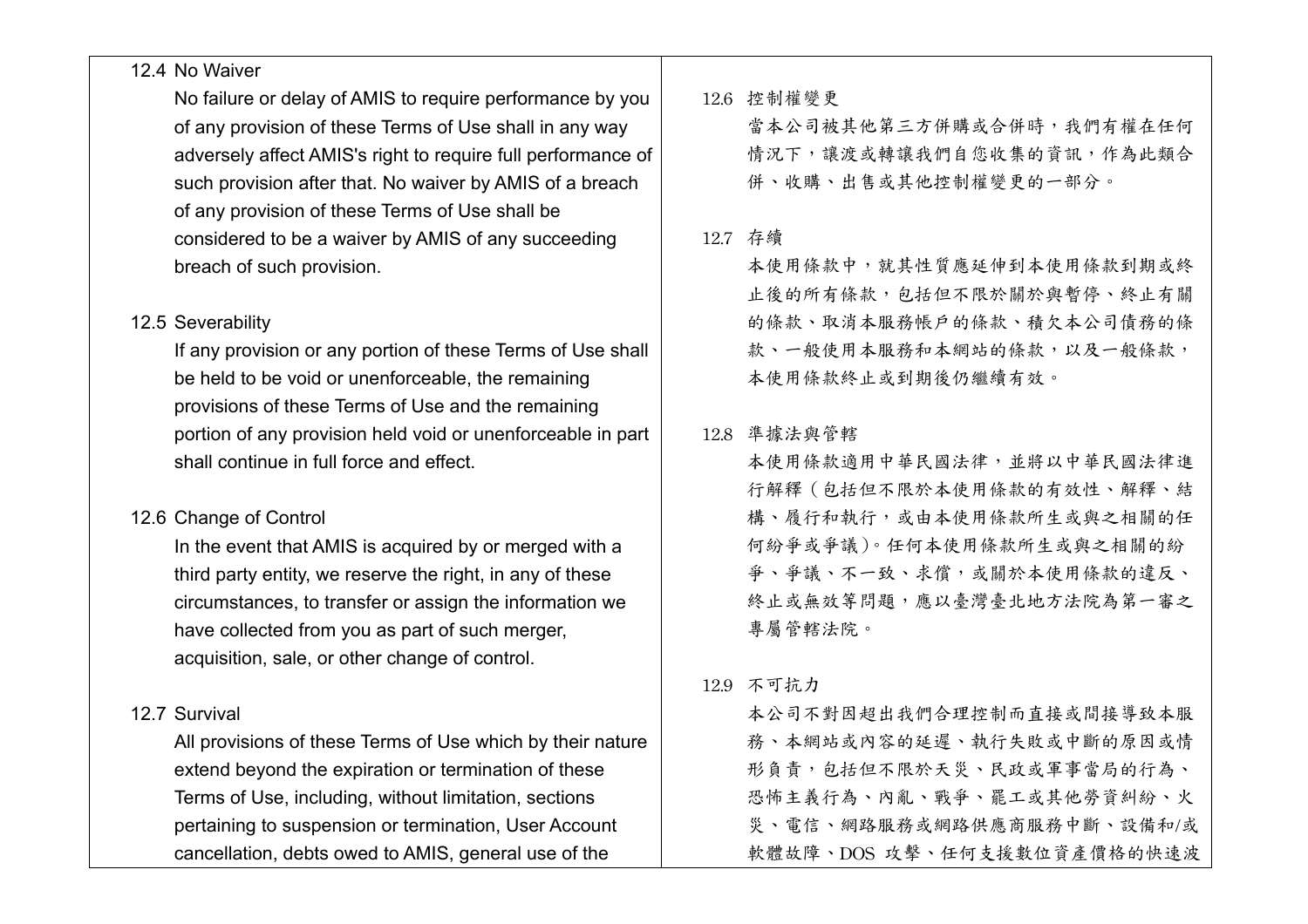Services and this Site, and general provisions, shall survive the termination or expiration of these Terms of Use.

# 12.8 Choice of Law and Forum

These Terms of Use are governed by and will be construed according to the laws of Republic of China (including but not limited to the validity, interpretation, construction, performance and enforcement of these Terms of Use, or any disputes or controversies arising from or related to these Terms of Use). Any dispute, controversy, difference or claim arising out of, relating to or in connection with these Terms of Use, or the breach, termination or invalidity thereof, shall be subject to the exclusive jurisdiction of the Taipei District Court.

# 12.9 Force Majeure

AMIS shall not be liable for delays, failure in performance or interruption of the Services, this Site, or Content which result directly or indirectly from any cause or condition beyond our reasonable control, including but not limited to, any delay or failure due to any act of God, act of civil or military authorities, act of terrorists, civil disturbance, war, strike or other labor dispute, fire, interruption in telecommunications or Internet services or network provider services, failure of equipment and/or software, DOS (denial-of-services) attacks, rapid fluctuation of price of any given supported digital assets, other catastrophe or any other occurrence which is beyond our reasonable

動、其他災難或超出我們可合理控制的任何其他事件, 且該遲延或執行失敗不會影響任何其餘條款的有效性和 可執行性。除上述情形之外,對於因任何電腦病毒、間 諜軟體或程式、特洛伊木馬、電腦蠕蟲或其他可能影響 您的電腦或其他設備的惡意軟體、釣魚式攻擊、電子干 擾或其他攻擊所造成任何損害或中斷,本公司不負擔任 何責任。

#### 12.10 語言

本使用條款所提及的條款、條件和陳述的含義,應以英 文版本為準並受英文中的定義和解釋約束。所提供的任 何翻譯可能無法正確地表示英文版本中的資訊,如有任 何不一致,應以英文版本為準。